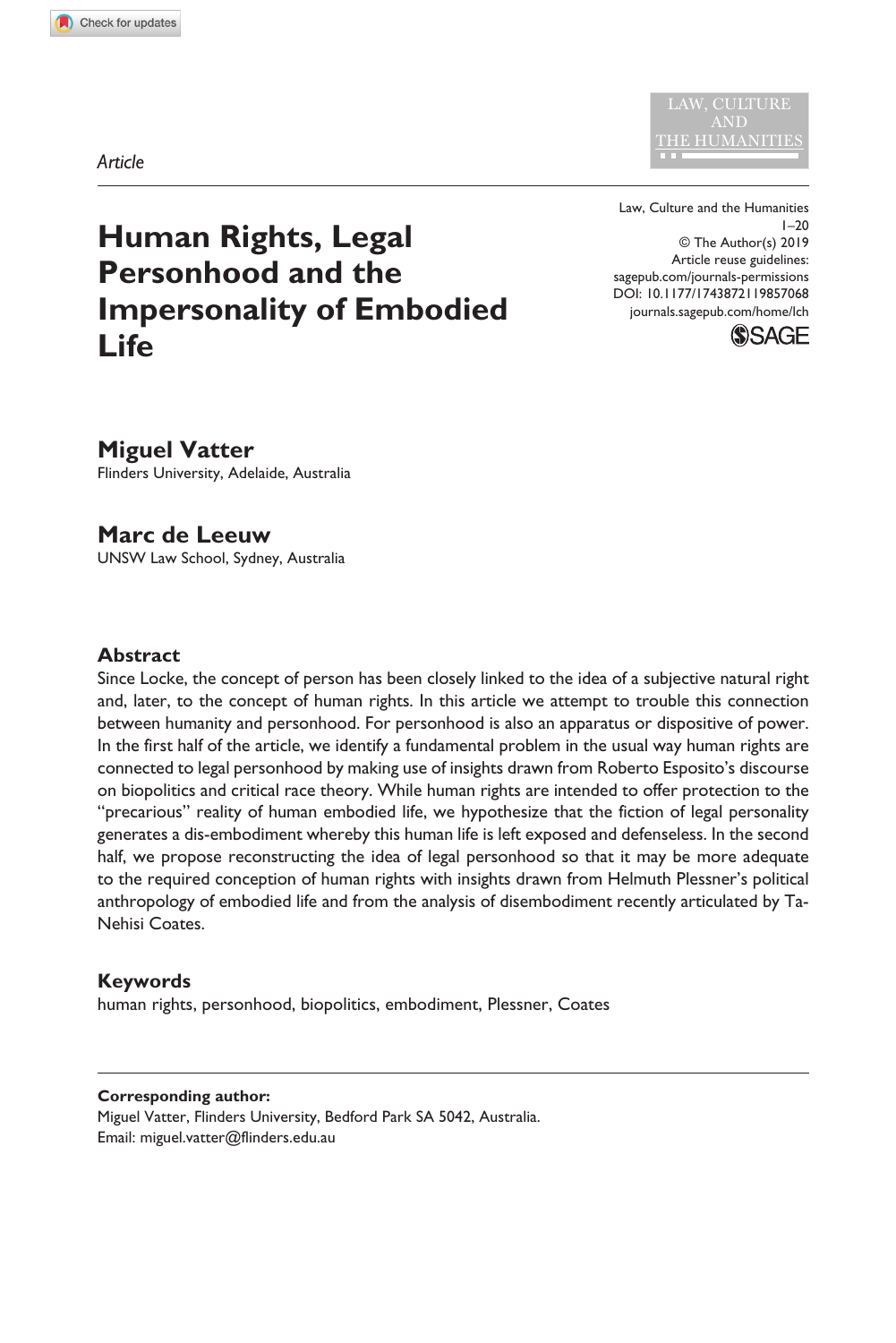### **I. Introduction**

Since Locke, the concept of person has been closely linked to the idea of a subjective natural right and, later, to the concept of human rights.<sup>1</sup> Human rights, in this view, are grounded in moral-legal notions like the dignity or the autonomy of the human person.2 In this article we attempt to trouble this connection between humanity and personhood. For legal personhood is also a power dispositive, $3$  whose unquestioned adoption prevents human rights from being the kinds of rights possessed by "all human beings simply in virtue of their humanity."4 In the first half of the article, we identify a fundamental problem in the usual way human rights are connected to the device of legal personhood. While human rights are intended to offer protection to the "precarious" reality of human embodied life, $5$  we hypothesize that the fiction of legal personhood generates a disembodiment whereby this human life is left exposed and defenseless. In the second half, we propose reconstructing the idea of legal personhood with insights drawn from the political anthropology of embodied life and from critical race theory, so that it may be more adequate to the required conception of human rights.

The claim that moral-legal construals of personhood do not give due consideration to the dimension of embodiment is not unprecedented. Feminist jurisprudence has historically found the connection between rights and persons understood as owners of their (and not only their) bodies problematic.6 Ronald Dworkin also argues for a legal standpoint beyond the person when theorizing "life's dominion" in law. In particular, he calls for the recognition of both the claim of intrinsic value of life as *zoe* and the dignity of an autonomous life as *bios*, thereby employing a distinction also found in the discourse on biopolitics.7 In this

<sup>1.</sup> A.J. Simmons, *Justification and Legitimacy. Essays on Rights and Obligations* (Cambridge: Cambridge University Press, 2001); J. Coleman, "Pre-Modern Property and Self-Ownership before and after Locke: Or, When Did Common Decency Become a Private Rather Than a Public Virtue?," *European Journal of Political Theory* 4 (2005), 125–45; J. Waldron, *God, Locke, and Equality. Christian Foundations in Locke's Political Thought* (Cambridge: Cambridge University Press, 2002); T.J. Reiss, *Mirages of the Selfe. Patterns of Personhood in Ancient and Early Modern Europe* (Stanford, CA: Stanford University Press, 2003).

<sup>2.</sup> J. Waldron, *Dignity, Rank, and Rights* (Oxford: Oxford University Press, 2015); M. Rosen, *Dignity: Its History and Meaning* (Cambridge, MA: Harvard University Press, 2012).

<sup>3.</sup> G. Agamben, *What Is an Apparatus? And Other Essays* (Stanford, CA: Stanford University Press, 2009); R. Esposito, "Dispositif of the Person," *Law, Culture and the Humanities* 8 (2012), 17–30.

<sup>4.</sup> J. Tasioulas, "On the Nature of Human Rights," in Jan-Christoph Heilinger and Ernst Gerhard (eds), *The Philosophy of Human Rights: Contemporary Controversies* (New York: Walter de Gruyter, 2011), p. 26.

<sup>5.</sup> J. Butler, *Precarious Life. The Power of Mourning and Violence* (London: Verso, 2006); W. Kymlicka, "Human Rights without Human Supremacism," *Canadian Journal of Philosophy* 48 (2017), 763–92.

<sup>6.</sup> C. Pateman, *The Sexual Contract* (Stanford, CA: Stanford University Press, 1988); N. Naffine, *Law's Meaning of Life. Philosophy, Religion, Darwin and the Legal Person* (Oxford and Portland, OR: Hart Publishing, 2009).

<sup>7.</sup> R. Dworkin, *Life's Dominion. An Argument About Abortion, Euthanasia, and Individual Freedom* (New York: Vintage Books, 1994), pp. 82–3, 90–91.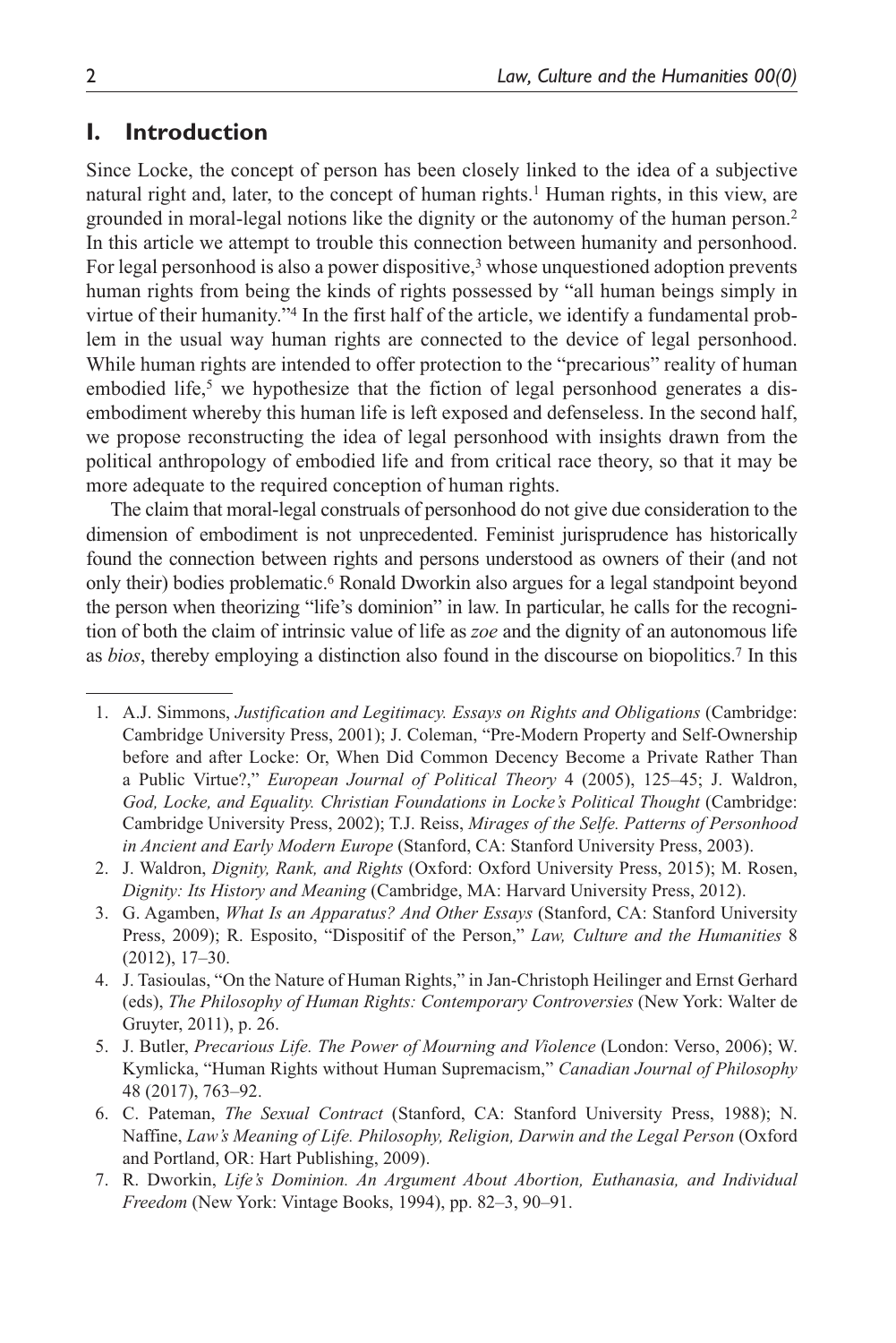article, we discuss Roberto Esposito's recent biopolitical critique of personalism as it applies to human rights discourse. For Esposito, the device of legal personhood "appears to be an artificial screen that separates human beings from their [human] rights" by reducing their embodied life to a thing without claims to rights.<sup>8</sup>

We then suggest that an alternative bio-political conception of the person need not have the alienating consequences envisaged by Esposito and can be helpful to reconceive an account of human rights beyond legal personhood. To do so, we present the account of human embodiment and personhood that the German philosopher Helmuth Plessner formulated in a critical engagement with the existential *Dasein*-analysis developed by Martin Heidegger during the same years.<sup>9</sup> In this account, personhood does not turn embodied life into a thing to be possessed because it is conceived from an "impersonal" or third person perspective on embodied life as the subject of human rights. In this way, the need for human rights emerges from the embodied character of human personhood.

Plessner developed his political anthropology during the same years that the racially supremacist thanatopolitics of Hitlerism was coming to power. Plessner criticized Heidegger's analysis of *Dasein* on the grounds of its Eurocentrism: this analysis inevitably brought up the "typical traits of life that govern 'our' existence, the existence (*Dasein*) of Europeans."10 He opposed Heidegger's approach by starting from the principle of the "unknowability of human beings" and what human beings are still capable of becoming. "Only insofar as we take ourselves to be unknowable, can we give up the standpoint of supremacy against other cultures seen as barbarian and simply other, and we can renounce the mission against foreigners as if they come from a not yet redeemed, immature world. Only in so doing can we open up the horizon of our own past and present to a form of history that is broken up by the most heterogeneous perspectives."<sup>11</sup> In this sense, Plessner's political anthropology of embodiment has some unsuspected affinities with the kind of postcolonial philosophical anthropology developed by Sylvia Wynter, for whom "the West, over the last 500 years, has brought the *whole* human species into its *hegemonic*, now purely secular … model of being *human*" and the task is "to replace the ends of the *referent-we* of liberal monohumanist … with the ecumenically human ends of the *referent-we in the horizon of humanity*."12 The last section of this article proposes

<sup>8.</sup> R. Esposito, *The Third Person* (London: Polity, 2012), p. 83.

<sup>9.</sup> Plessner's two major works in political anthropology, *Grenzen der Gemeinschaft* and *Macht und menschliche Natur* are translated into English in, respectively, H. Plessner, *The Limits of Community. A Critique of Social Radicalism* (Amherst, MA: Humanity Books, 1999) and H. Plessner, *Political Anthropology* (Evanston, IL: Northwestern University Press, 2018). There is no current translation of his main work in philosophical anthropology, *Die Stufen des Organischen und der Mensch. Einleitung in die philosophische Anthropologie* (2003) in English. A translation is under preparation with Fordham University Press. We shall employ the Suhrkamp edition of Plessner's complete works. All translations from the German are ours.

<sup>10.</sup> H. Plessner, *Macht und Menschliche Natur. Gesammelte Schriften V* (Frankfurt: Suhrkamp, 2015), p. 157.

<sup>11.</sup> Op. cit., p. 161.

<sup>12.</sup> S. Wynter, *On Being Human as Praxis* (Durham, NC: Duke University Press, 2015), pp. 21, 24.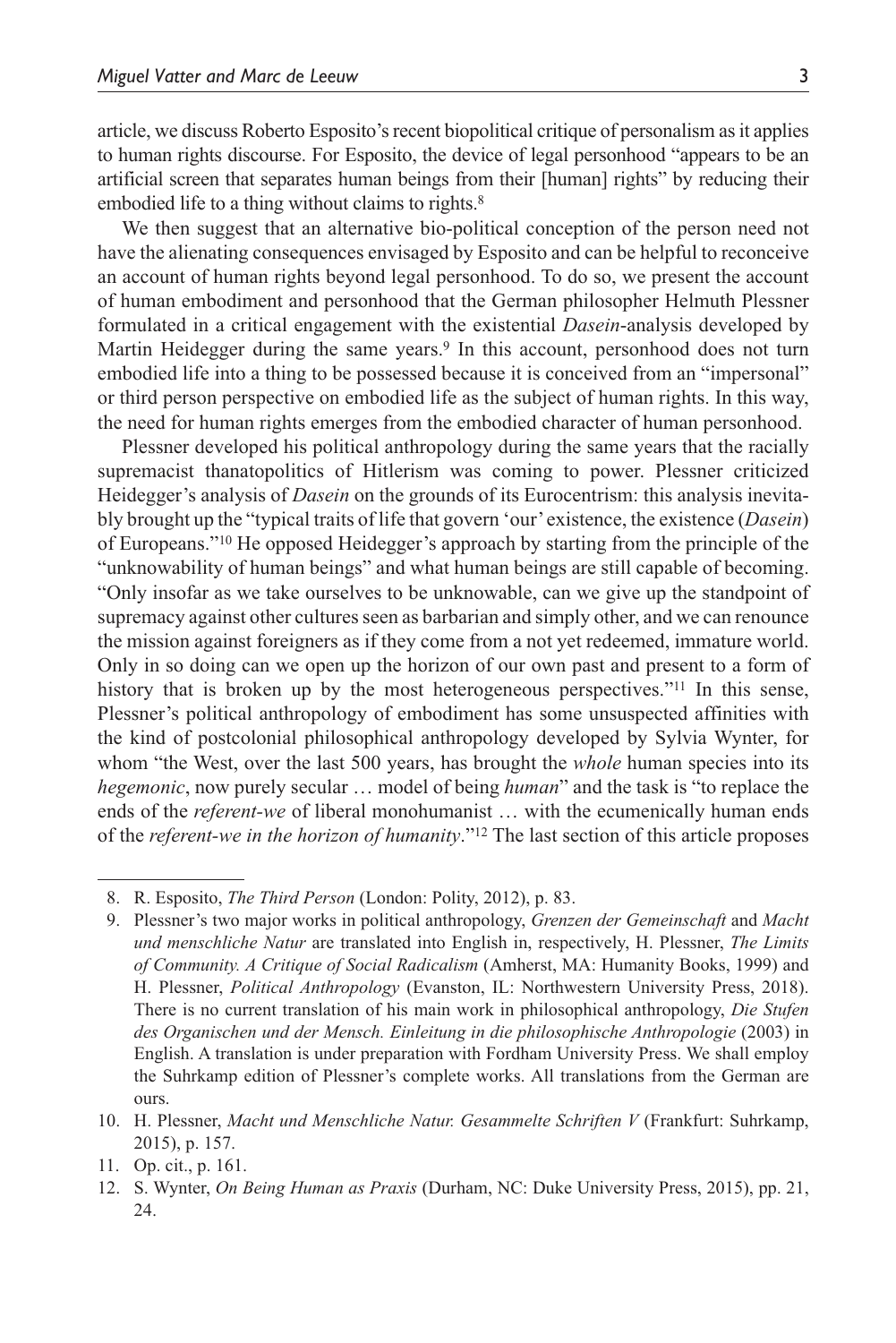a reading of Ta-Nehisi Coates's account of racialized disembodiment in *Between the World and Me* in light of Plessner's political anthropology and its "horizon of humanity." We seek to test the hypothesis that a discourse on human rights can be reconstructed by giving a new anthropological basis to legal personhood such that it corresponds better to the desideratum of critical race theory that we stop "seeing race biologically, and as part of a natural hierarchy" in order to "reconceptualise it so it refers to one's structural location in a racialized social system."13

# **II. The Fiction of Legal Personhood and the Paradox of Human Rights**

John Dewey begins his famous essay on legal personality as follows: "The survey which is undertaken in this paper points to the conclusion that for the purposes of law the conception of 'person' is a legal conception; put roughly, 'person' signifies what law makes it signify."14 Personhood in law is a legal construction. This is a tautology, but one rife with implications. As a construction, legal personhood is certainly fictional and allowing for either natural personhood (i.e., a human being) or artificial personhood, as in the case of a corporation.15 Yet the fiction of legal personhood becomes indisputably real within the legal system. We pose the question of whether the price paid for the reality of the legal fiction is a self-referential insulation of the legal person from embodiment and biological life; if so, this form of personhood is problematic from the perspective of human rights.

In the current debate on legal personhood, two distinct schools of thought regarding how legal personhood connects with the lived reality of individuals have emerged. For some theorists, the value and utility of legal personhood is given precisely by its "plasticity" as a legal technique, which constantly calls into question the distinction between natural and artificial legal person.16 These theorists argue that the more "plastic" legal personhood becomes, the more it can extend its protections to prevent harms caused by naturalized identities, as in the area of Sexual Orientation and Gender Identity rights, or animal and environmental rights.<sup>17</sup> For others, the legal person also stands in need of being constantly re-naturalized insofar as the point of attributing legal personhood, say, to corporations or to rivers is precisely to grant them the kind of protections that natural

<sup>13.</sup> C. Mills, Black *Rights/White Wrongs: The Critique of Racial Liberalism* (New York: Oxford University Press, 2017), p. 4.

<sup>14.</sup> J. Dewey, "The Historic Background of Corporate Legal Personality," *Yale Law Journal* 35 (1926), 655.

<sup>15.</sup> W.J. Brown, "The Personality of the Corporation and the State (1905)," *Journal of Institutional Economics* 4 (2008), 255–73.

<sup>16.</sup> A. Grear, "Law's Entities: Complexity, Plasticity, Justice," *Jurisprudence* 4 (2013), 76–101.

<sup>17.</sup> But for counterarguments that show the problems when legal personhood of corporations becomes a vehicle to assign them human rights, see T. Isiksel, "The Rights of Man and the Rights of the Man-Made: Corporations and Human Rights," *Human Rights Quarterly* 38 (2016), 294–349; C. Lafont, "Should We Take the 'Human' Out of Human Rights? Human Dignity in a Corporate World," *Ethics & International Affairs* 30 (2016), 1–20.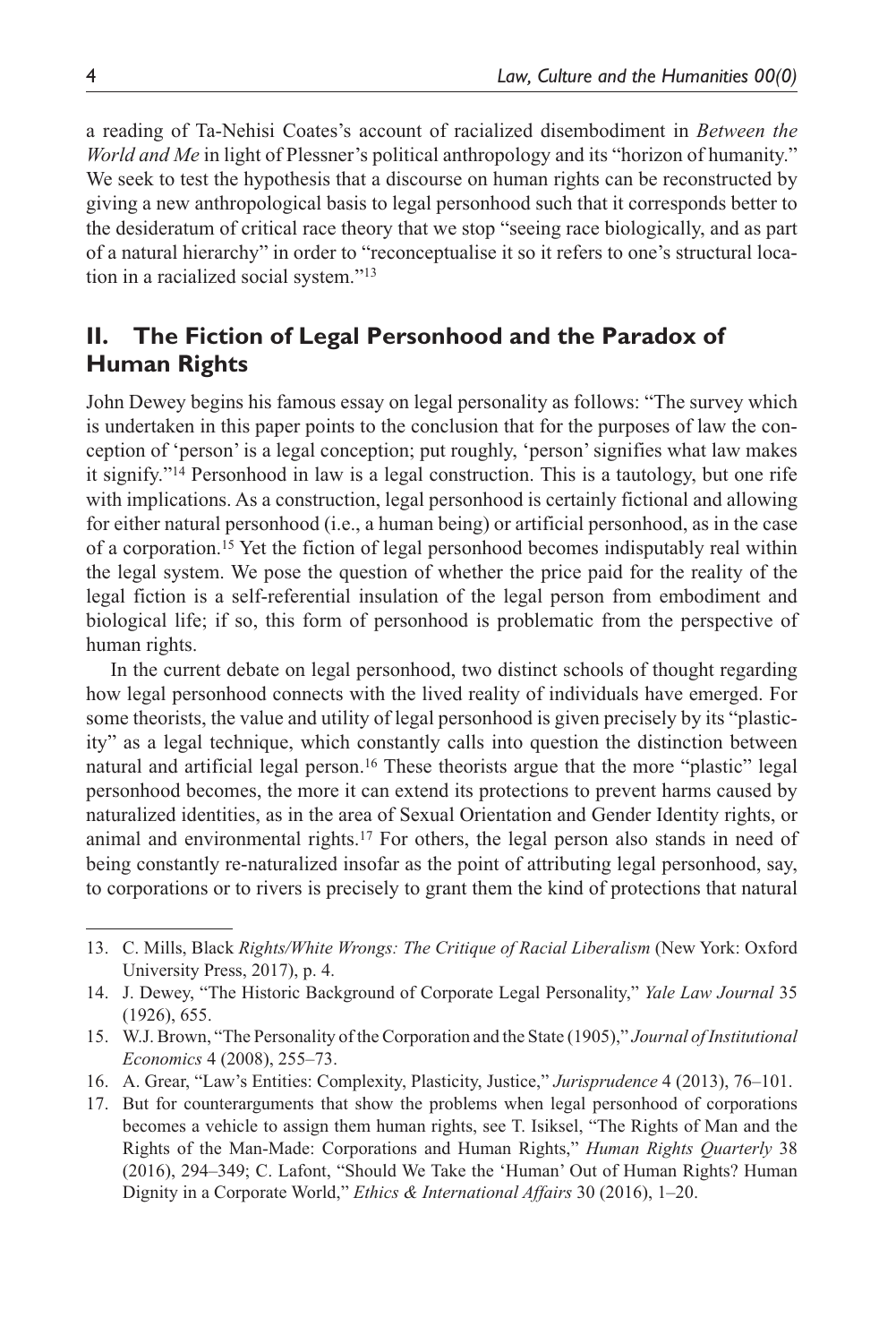legal persons receive by virtue of their claims to moral personhood.18 Referring to this on-going debate in legal theory and history, Britta van Beers points out that legal personhood has always been caught up in what she calls the dialectic between the naturality and the artificiality of the legal person.19 Van Beers suggests that neither school of thought has developed "a legal concept of the person which can bring to expression what is, ultimately, at stake in the coming era of human enhancement technologies: our embodied, human nature."20 Embodiment is side-stepped both if one links natural legal personhood too directly to a moral or psychological personality, and if legal personhood is granted to Artificial Intelligence or synthetic biological creations through the artificiality of legal personhood. This situation calls out for a re-consideration of the relation between embodiment and legal personhood, and why this matters for our conception of human rights in the age of biopolitics.

In her celebrated chapter "The Decline of the Nation-State and the End of the Rights of Man," Hannah Arendt argues that political society is based on the artifice or fiction of legal equality, which is tied to inclusion in a sovereign political-legal order that has proven incapable of providing legal protection to all human beings.21 On her view, human rights ought to express a fundamental "right to belong to humanity" understood as "a right to have rights (and that means to live in a framework where one is judged by one's actions and opinions) and a right to belong to some organized community."22 Their purpose is precisely to shield human beings from what Arendt identifies as the resentment against "our unchangeable and unique nature, [which] breaks into the political scene as the alien which in its all too obvious difference reminds us of the limitations of human activity."<sup>23</sup> Whereas civil and political rights attach to the qualified life one lives in virtue of wearing the protective shield of legal personhood – the kind of qualified life referred to by the Greek term *bios* – human rights attach to what Agamben calls "bare life," the *zoe* which is targeted by structural racializing and sexualizing practices that inscribe a distinction between "normal" and "abnormal" within its understanding of "human being" at the level of "skins" and "bodies."24 The need to bridge the gap between

19. B. van Beers, "The Changing Nature of Law's Natural Person: The Impact of Emerging Technologies on the Legal Concept of the Person," *German Law Journal* 18 (2017), 563, 574–6.

- 22. Op. cit., p. 279. For a recent critical discussion of this idea of rights, see S. DeGooyer, A. Hunt, L. Maxwell and S. Moyn, *The Right to Have Rights* (London: Verso, 2018).
- 23. Arendt, *Totalitarianism*, p. 301.

<sup>18.</sup> A. Dyschkant, "Legal Personhood: How Are We Getting It Wrong," *Illinois Law Review* (2015), 2077.

<sup>20.</sup> Op. cit., p. 593.

<sup>21.</sup> H. Arendt, *The Origins of Totalitarianism* (New York: Harcourt, Brace & Company, 1973), pp. 267–302.

<sup>24.</sup> I.M. Young, "Structural Injustice and the Politics of Difference," in G. Craig, T. Burchardt and D. Gordon (eds), *Social Justice and Public Policy: Seeking Fairness in Diverse Societies* (Brighton: Policy Press, 2008), pp. 77–104. Hamacher also believes that "bare life" or what he calls "mere existence" should be "the only source of law for the right to have rights" but he thinks that such an embodied source of law "could not be a legal one or a world of rights." See W. Hamacher, "The Right to Have Rights (Four-and-a-Half Remarks)," *South*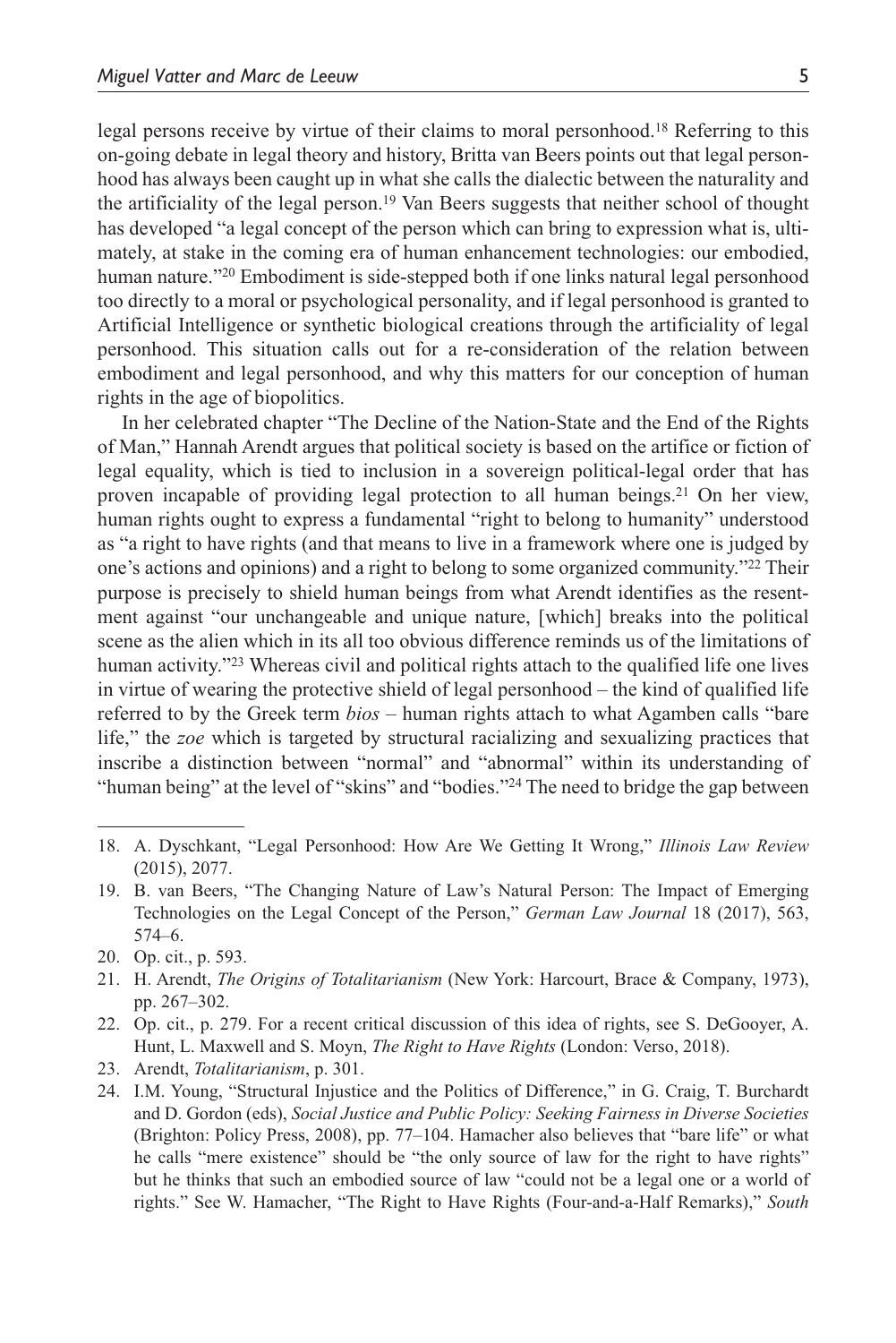the legal fiction of equality and the bare life characterized by what Arendt calls the traits of natality and plurality thus becomes imperative for any philosophical account of human rights.

Human rights are different from legal rights not only in virtue of their subject (i.e., embodied life and not the abstract legal person) but also because of their paradoxical form, apparent in Arendt's now ubiquitous definition of human rights as a "right to have rights," or, a "general" right to have "particular" rights, to employ Hart's terminology.25 As a species of claim-rights, human rights presuppose "the *legal authority* to impose a duty upon all others."<sup>26</sup> Yet, as rights that are claimable by all individuals "in virtue of their humanity," and demanding universal respect, they are meant to be *pre-legal* rights. Human rights seem to require that individuals already exist in a public space in virtue of their embodiment prior to their inclusion in artificial political constructions by attribution of legal personhood.27

Arendt's hypothesis of a right to have rights thus brings to light a double requirement for human rights. On the one hand, as rights belonging to human beings in virtue of their embodied condition, human rights should protect what in individuals exceed the artificial contours of legal and moral personhood. We call this feature the "impersonality" of human rights. On the other hand, as pre-legal and pre-political, human rights should disclose a "place in the world" outside the artificial borders of established states and communities, authorizing any individual to impose a legal duty on others, over and above the positive rights granted to members of states and communities. We call this feature the "co-immunity" of human rights. The discussion on legal personhood has yet to register the significance of these two requirements of human rights.

# **III. Personhood as Power Dispositive and Human Rights**

Esposito argues that the problem with current human rights discourse is precisely the tendency to think of them as subjective rights belonging to "the enclosed space of the person."28 The origins of the western idea of personhood in Roman law are especially crucial in his critique of the dispositive of the person. On his account, in Roman law "no human being was a person by nature … since human beings arrived into life from the world of things, they could always be thrust back into it."<sup>29</sup> In Roman law the distinction

*Atlantic Quarterly* 103 (2004), 354–5. For similar critiques, see G. Teubner, "Fragmented Foundations: Societal Constitutionalism beyond the Nation State," in P. Dobner and M. Loughlin (eds), *The Twilight of Constitutionalism?* (Oxford: Oxford University Press, 2010), pp. 327–42 and C. Menke, "The 'Aporias of Human Rights' and the 'One Human Right'," *Constellations* 74 (2007), 739–62.

<sup>25.</sup> H.L.A. Hart, "Are There Any Natural Rights?" in J. Waldron (ed.), *Theories of Rights* (Oxford: Oxford University Press, 1984), p. 88.

<sup>26.</sup> O. Höffe, "Kant's Innate Right as a Rational Criterion for Human Rights," in L. Denis (ed.), *Kant's Metaphysics of Morals: A Critical Guide* (Cambridge: Cambridge University Press, 2010), p. 78. Emphasis ours.

<sup>27.</sup> F.I. Michelman, "Parsing a 'Right to Have Rights'," *Constellations* 3 (2006), 200–08.

<sup>28.</sup> Esposito, *Third Person*, p. 3.

<sup>29.</sup> Op. cit., p. 79.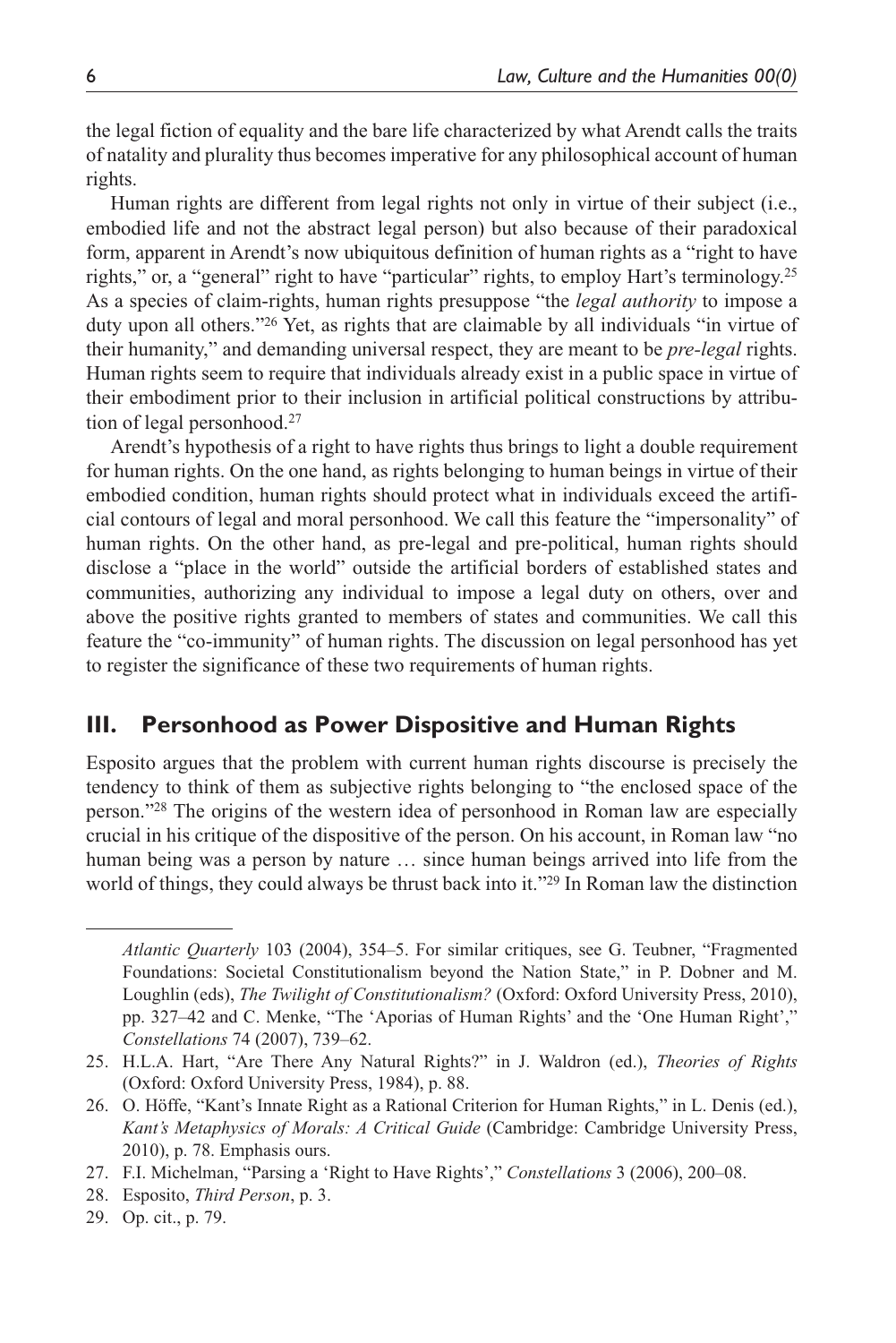between natural individual (*homo*) and legal subject (*persona*) separates the individual from their embodied life, making it possible for the latter to become a "thing" under the ownership or *dominium* of the legal person.30

Esposito's discussion of the dialectical relation between the status of slavery and legal personhood overlaps with Orlando Patterson's theory of slavery as social death.31 For Patterson, the character of the individual *homo* deprived of their legal *persona* is not as such that of a thing because one cannot derive the condition of slavery as an attribute of the legal person, but conversely this attribute must be developed from out of the condition of slavery.32 For Patterson this means that the slave is not someone who is treated as a person's property, but someone who has been structurally treated as a non-person, in a system of domination. The non-person is the natally alienated and dishonored human individual; in other words, someone who is included in a society as its radical foreigner. For Patterson, it is because the individual *homo* has no rights on the person of others, because they have been cut off so radically from all human community that they can become the property of a legal person.

In their recent discussion of the Roman legal conception of *persona*, Edward Mussawir and Connal Parsley refer to the same separation of person from embodied life thematized by Esposito: "the concept of *persona* … is necessary in law in order to separate the identity of a real living being from that of a purely artificial, fabricated role that is reserved and instituted at the level of juridical existence."33 However, Mussawir and Parsley do not recognize how this splitting away of the *persona* as a legally-positive estate or status from "a real living being" constitutes a problem for human rights, that is, for the putative rights of the individual *homo* against being handed over to the condition of social death. Precisely because in Roman law "the person is fashioned from an idea that is originally indifferent to the confirmation of the boundaries of a naturalistic self,"<sup>34</sup> the very distinction between *homo* and *persona* can be employed to deny legal status to embodied human life as such. The *bios* or individual form of life made possible by a certain estate or status requires rendering *zoe* or common life entirely estate-less by the artifice of the *persona*. Rights fall on the side of the legal *persona*, a legal artifice designed to leave the impersonal dimension of embodied life designated by *homo* in a right-less condition. This is

<sup>30.</sup> R. Esposito, *Two. The Machine of Political Theology and the Place of Thought* (New York: Fordham University Press, 2015).

<sup>31.</sup> For a recent critique of Esposito from the perspective influenced by the Afro-Pessimism of Jared Sexton and Frank B. Wilderson III, see J. McMahon, "The 'Enigma of Biopolitics': Antiblackness, Modernity, and Roberto Esposito's Biopolitics," *Political Theory* 46 (2018), 749–71. While we agree with the author that "if there are emancipatory trajectories of the flesh, they can only ever be actualized from a biopolitical framework that takes black studies and antiblackness seriously" (764), in this article we attempt to provide a more constructive account of human rights and legal personality from out of this desired framework.

<sup>32.</sup> O. Patterson, "Revisiting Slavery, Property, and Social Death in On Human Bondage. After "Slavery and Social Death," J. Bodel and W. Scheidel (eds) (Malden, MA: Wiley-Blackwell, 2017), pp. 265–96.

<sup>33.</sup> E. Mussawir and C. Parsley, "The Law of Persons Today: At the Margins of Jurisprudence," *Law and Humanities* 11 (2017), 47.

<sup>34.</sup> Op. cit., 52.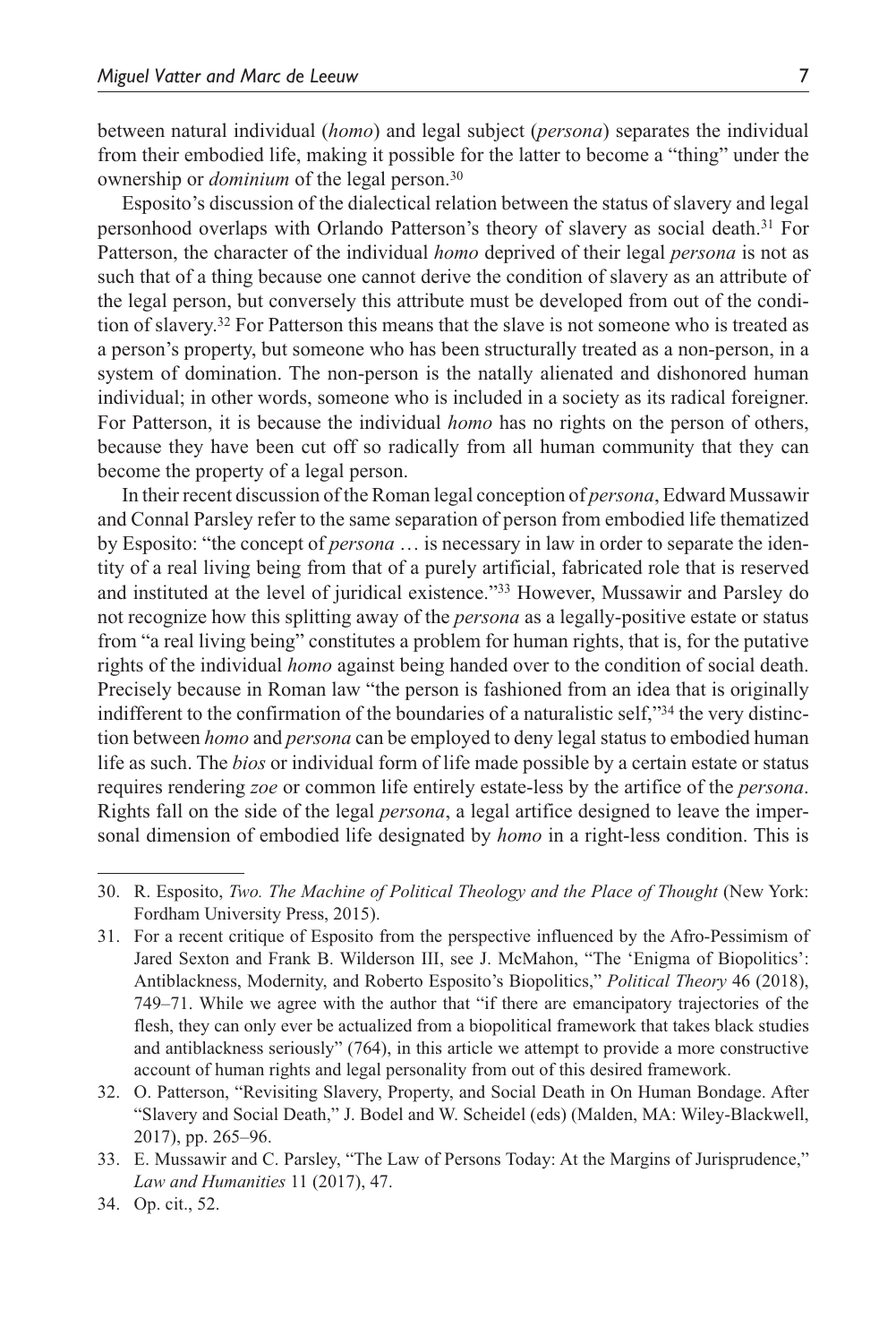analogous to the problem Arendt identified with the Rights of Man and the creation of "stateless" human beings.<sup>35</sup>

In order to reconstruct a bridge between embodied life and the artificiality of law, as required by a conception of human rights that assigns claim rights to *homo* rather than to *persona*, the dualism between body and person established in the Roman legal tradition and (possibly) in the early modern conception of natural rights needs to be overcome. In his critique of the person, Esposito gestures toward a way out of these dilemmas by introducing the idea of "flesh" as a correlate of an "impersonal" life, or life lived in the "third person."36 In Esposito's usage, flesh corresponds to Arendt's "dark background of mere givenness, the background formed by our unchangeable and unique nature."37 As Alexander Weheliye has discussed, the distinction between flesh and body is fundamental to black feminist theories, particularly in Hortense Spillers' thought, and provides a crucial juncture between the discourses of African American criticism and biopolitics.38 Contrary to Arendt's rhetoric of passivity, the idea of flesh permits to recover a dimension of agency and resistance found in our embodiment against racializing and sexualizing practices and discourses that determines the "othering" treatment of what is perceived as alien in a given political community.39 Unlike the concept of body, this idea of flesh cannot be owned by the dispositive of the person, as happens when embodied life is reduced to the body and its self-enclosure.40 Our hypothesis is that, in principle, it is possible to reconceive human rights from the perspective of the "impersonal" (rather than of the artificial "person") and the "flesh" (rather than of the "body"). Such a re-description better addresses the challenges posed by the conception of human rights described in the first section of this article.

<sup>35.</sup> A. Gündogdu, *Rightlessness in an Age of Rights* (New York: Oxford University Press, 2015).

<sup>36.</sup> The category of flesh has received sustained attention recently in the discourse on "new materialism," see D. Coole, "The Inertia of Matter and the Generativity of Flesh," in D. Coole and S. Frost (eds), *New Materialisms. Ontology, Agency, and Politics* (Durham, NC: Duke University Press, 2010), pp. 92–115; and in political theology, see E. Santner, *The Weight of All Flesh: On the Subject-Matter of Political Economy* (New York: Oxford University Press, 2015). For a discussion of flesh in relation to biopower in Aristotle, Spinoza and Heidegger, see M. Vatter, "Eternal Life and Biopower," *CR: The New Centennial Review* 10 (2011), 217–50.

<sup>37.</sup> Arendt, *Totalitarianism*, p. 301.

<sup>38.</sup> See H. Spillers, *Black, White, and in Color* (Chicago, IL: University of Chicago Press, 2003); A. Weheliye, *Habeas Viscus. Racializing Assemblages, Biopolitics, and Black Feminist Thought* (Durham, NC: Duke University Press, 2014); and for its application to the debate between Afro-Pessimism and "black optimism," see C.L. Warren, "Black Mysticism: Fred Moten's Phenomenology of (Black) Spirit," *Zeitschrift für Anglistik und Amerikanistik* 65 (2017), 219–29.

<sup>39.</sup> See the suggestive remarks by Annie Menzel on "Spiller's explicit incitement to claim the power of Black maternal flesh to generate a different order of things, and her implicit assertion that ungendering violence is at the center of both Native genocide and anti-Blackness." L.R. Gordon, A. Menzel, G. Shulman and J. Syedullah, "Critical Exchange: Afro pessimism," *Contemporary Political Theory* 17 (2017), 115.

<sup>40.</sup> For a similar critique, see J. Nedelsky, "Law, Boundaries, and the Bounded Self," *Representations* 30 (1990), 162–89.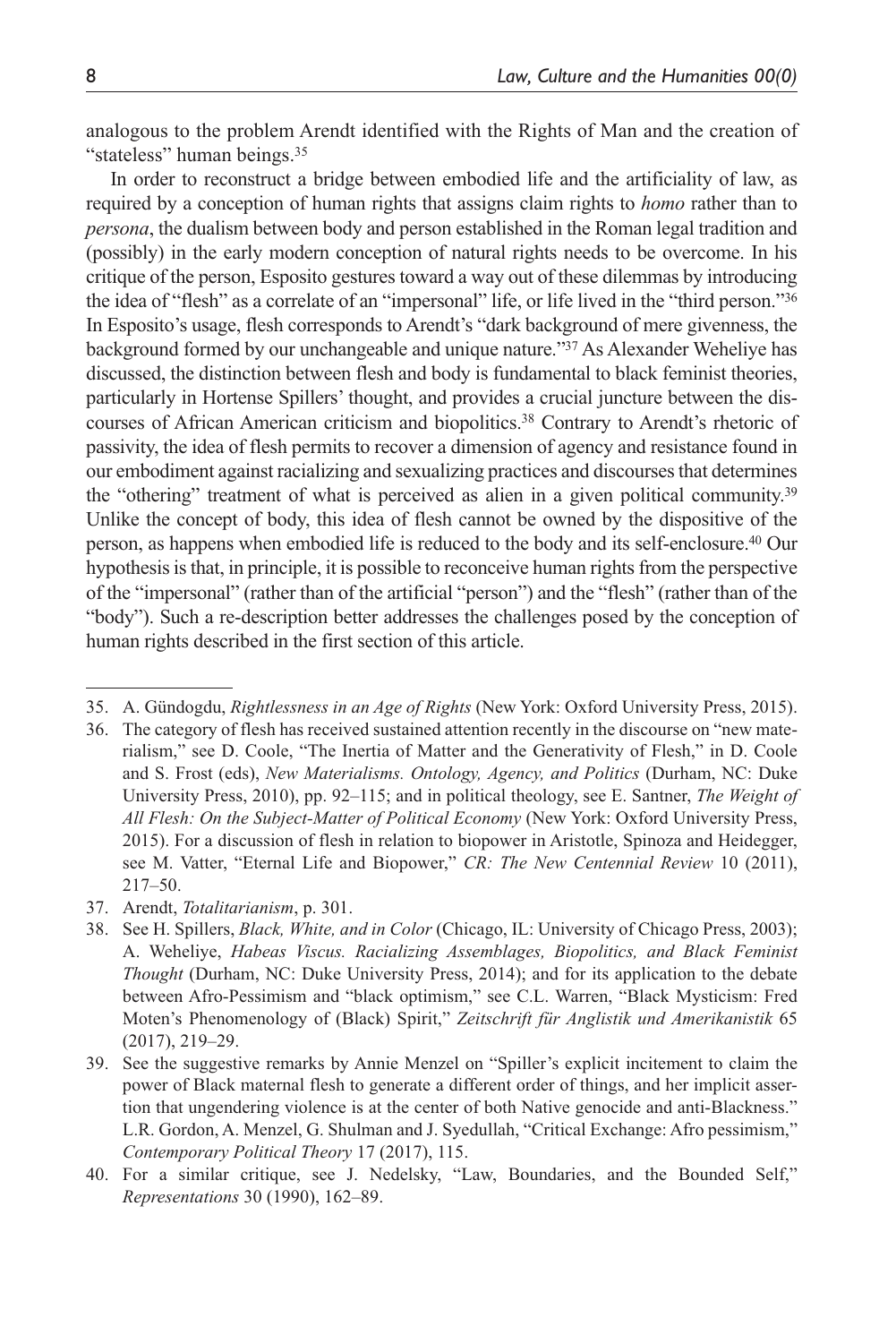This re-description may also be useful in meeting halfway the critique that Fred Moten levels against both Patterson and Arendt. For Moten, it is problematic to understand slavery as the paradoxical conferral of "stateless status of the merely, barely living; it delineates the inhuman as unaccommodated *bios*."41 For him, social death is not undone by acquiring a *bios* because "*it is the field of the political*, from which blackness is relegated to the supposedly undifferentiated mass or blob or the social, which is, in any case, where and what blackness chooses to stay."42 While Moten shares with Afropessimism its conception of the limits of political intersubjectivity, he also insists that "black social life ... is all there can be": "what if blackness is the name that has been given to the social field and social life of an illicit capacity to desire?"43 However, rather than turning to an affirmative reading of Heidegger's conception of animal life as "poor in world," as Moten does, in this article we turn to Plessner's conception of embodied life as perhaps better suited to formulate an idea of a social *zoe* that is pre-legal and parapolitical but also the source for rethinking the right to humanity.

The possibility of a social *zoe* is thematized by Esposito when he argues that the liberal notion of personal rights are an immunitary apparatus designed to mitigate the costs of living in an unbounded and unrestricted community with others.44 Whether personal rights enthrone the individual as a "small scale sovereign" over their private domain, as will-based accounts have it, or whether they authorize individuals to raise claims against others for the protection or advancement of their essential interests, as the interest-based account of rights has it, both give the "discretion over the duty of another" to an individual in isolation from others.45 The problem does not lie in the fact that rights protect or advance the interested pursuits of individuals, but that the right to claim such a protection or advancement is itself left up to the interest of the self to the exclusion of the interest of humanity.

Against these liberal construals of subjective rights, Esposito suggests that the immunity of individuals should be premised on the recognition of an anterior com-munity, that is, on a common right of humanity. Esposito derives his idea of com-munity from the notion of *munus*, an archaic term referring to an unlimited obligation to give of oneself to others to establish com-munity with them. This *munus* is a generalized obligation imposed on the individual to share a common space with others prior to any distinction between friend and enemy, native and foreigner, but also prior to any legal division of what is mine and what is thine. The basic intuition is that an excess of immunities against this generalized obligation isolates individuals from others such that they are neither capable of exercising free choice nor of pursuing their essential interests.

<sup>41.</sup> F. Moten, "Blackness and Nothingness (Mysticism in the Flesh)," *The South Atlantic Quarterly* 112 (2013), 740.

<sup>42.</sup> Op. cit., 740.

<sup>43.</sup> Op. cit., 777–8.

<sup>44.</sup> R. Esposito, *Communitas. The Origin and Destiny of Community* (Stanford, CA: Stanford University Press, 2010); R. Esposito, *Immunitas. The Protection and Negation of Life* (Cambridge: Polity Press, 2011); R. Esposito, *Bios: Biopolitics and Philosophy* (Minneapolis, MN: University of Minnesota Press, 2008).

<sup>45.</sup> L. Wenar, "The Nature of Rights," *Philosophy and Public Affairs* 33 (2005), 238–41.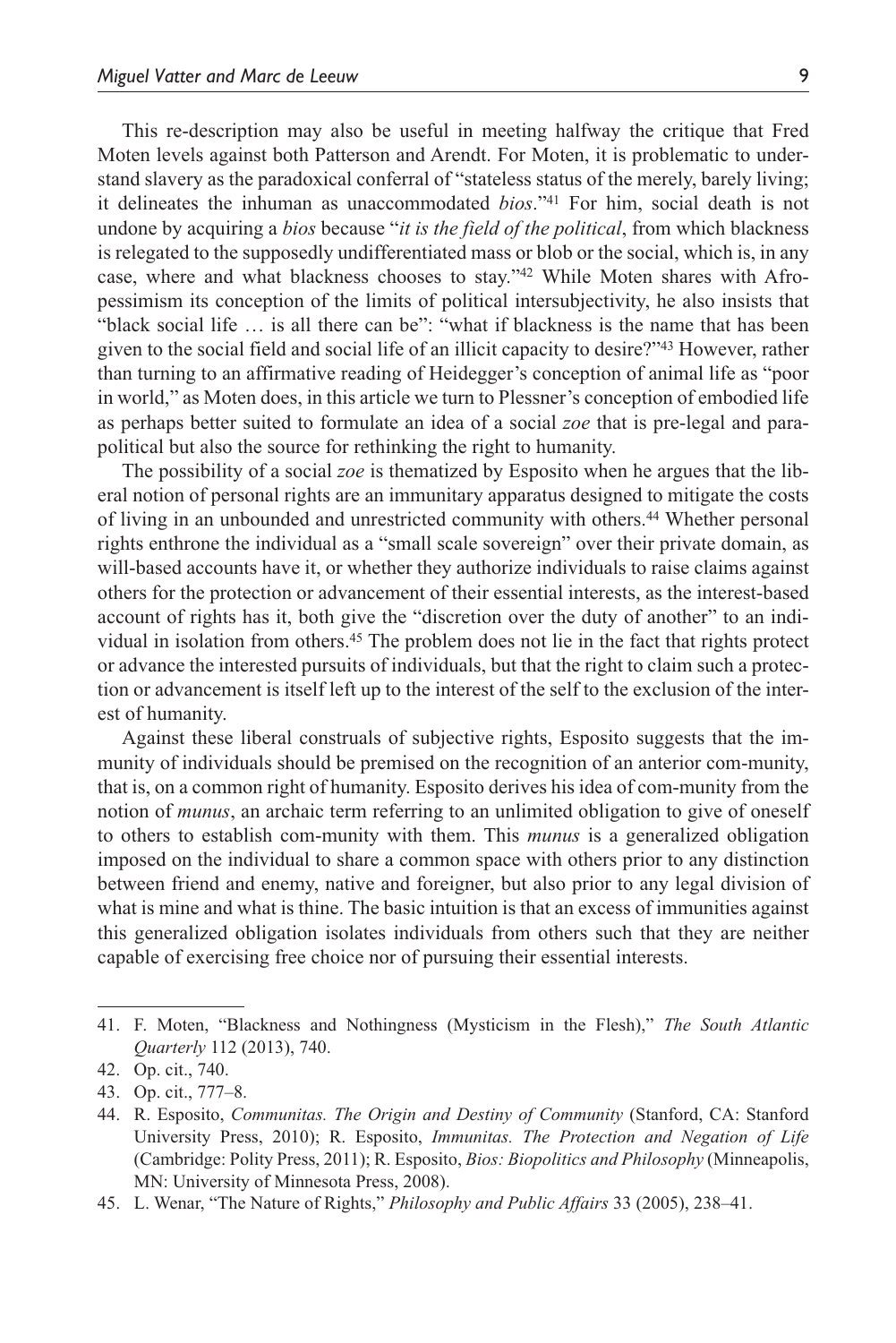Our hypothesis is that Esposito's conception of com-munity refers to the sphere of human rights themselves, as the sphere of a right to have rights or the right of humanity. Human rights, on this hypothesis, are peculiar immunitary devices that are, so to speak, turned against the immunity of personal rights; by limiting the limitations of personal rights they make possible a public space that is logically prior to the (racial, sexual) contractual constructions of the basic structure of factual societies.46 To borrow a term introduced by Vanessa Lemm, the com-munity that is prior to any immunitary device is better understood as an instance of "co-immunity."47 We are now in a position to turn to Helmuth Plessner's political anthropology to explain the philosophical bases for such a "co-immunitary" conception of the public space and a right to have rights not rooted in the artificial idea of legal personhood, but in the human experience of embodied life.

# **IV. The Embodied Human and the Primacy of the Public Space**

In the 1920s and 1930s Plessner developed an anti-essentialist and non-foundational theory of the human form of life based on the hypothesis of a basic dis-location and nonidentity of the self with respect to its spatio-temporally located body. This distance or alterity with respect to its body is constitutive of the lived experience of embodiment (of being a body rather than having one). The human form of life experiences embodiment as a dislocation that needs to be compensated by producing a meaningful place in the world. Having always already lost the "unreachable naturalness of other living beings,"48 the human form of life requires "a kind of not-natural, not-innate complement. For this reason, it is by nature … artificial. As excentric being lacking balance, placeless, timeless, standing out into nothingness, constitutively homeless, the human being must 'become something' and make for itself the balance."<sup>49</sup> In this sense, an embodied life is always already a "second nature" or culture. For Plessner, this second nature stands before every individual as something unfamiliar or unknown because human culture is not the expression of a given human essence but precisely the index of its radical absence. That is why for Plessner second nature is radically historical (viz. made out of the interpretative encounter with the historical products of the human past) and political (viz. constituted as a public space that lies beyond the horizon of what is familiar to each individual).<sup>50</sup>

Despite Jürgen Habermas's recent employment of Plessner's philosophical anthropology in *The Future of Human Nature*, Plessner remains an understudied figure in contemporary

49. Op. cit., p. 385.

<sup>46.</sup> C. Pateman and C. Mills, *Contract and Domination* (Cambridge: Polity Press, 2007).

<sup>47.</sup> See V. Lemm, "Nietzsche, Einverleibung and the Politics of Immunity," *International Journal of Philosophical Studies* 1 (2013), 3–19, on the idea of co-immunity. For critiques of Esposito's affirmative biopolitics along feminist lines, see now C. Mills, *Biopolitics* (London: Routledge, 2017); and P. Deutscher, *Foucault's Futures* (New York: Columbia University Press, 2017).

<sup>48.</sup> H. Plessner, *Die Stufen des Organischen und der Mensch. Einleitung in die Philosophische Anthropologie. Gesammelte Schriften IV* (Frankfurt: Suhrkamp, 2003), p. 384.

<sup>50.</sup> Plessner, *Macht und Menschliche Natur*, pp. 160–65, 191–9.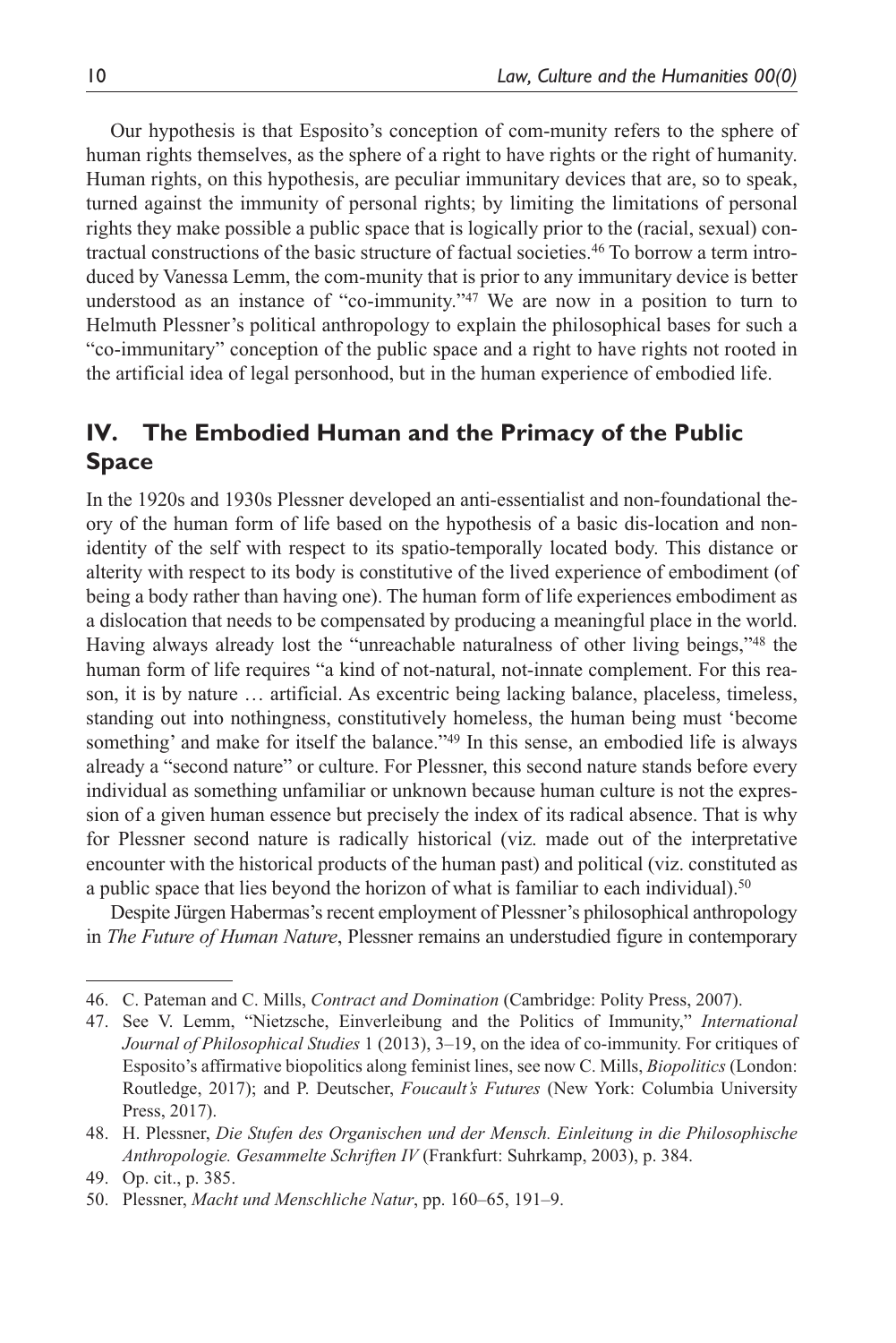political and legal theory.51 Esposito is an exception in that he makes extensive use of Plessner's intuitions. However, Esposito does not employ Plessner's political anthropology to work out the conditions for an alternative idea of human rights that takes on board the two requirements previously highlighted. The tasks, it will be recalled, were two: first, the need to think of human rights as innate to individual embodied life, to the bare life or *zoe* that characterizes every individual *homo* rather than to the *bios* that characterizes the legal *persona*. Second, the need to provide a topology of human rights that grants each individual *homo* a meaningful place outside of the artificial equality of the *persona* required by legalpolitical life in bounded communities. This meaningful place is not simply the physical space occupied by the body of a person, whose mutual exclusion of other bodies grounds the negative conception of liberty as subjective right.52 Instead, it is better understood as a place that can be exchanged with any other self in order to constitute a public space.

Like other animals, humans are "centered" within the cast of their bodies. But in his 1928 groundbreaking work, *Die Stufen des Organischen und der Mensch. Einleitung in die philosophische Anthropologie* [The Stages of Organic Being and the Human. Introduction to Philosophical Anthropology], Plessner argues that humans are animals capable of assuming a de-centered experience of corporeality which he calls "ex-centric positionality." Plessner does not exclude the possibility that other species, apart from the biological species of *homo sapiens*, can have the same capability. On this view, personhood is wholly defined by a "douple aspectivity" (*Doppelaspektivität*) characterized by the experience of *having* a body (*Körper*) and by the experience of *being* body – life as impersonal flesh (*Leib*).53 Humans live (as bodies), experience life (as flesh), and experience the experience of life (as persons).54 While the body allows us to look at ourselves from the outside, as a thing among things, the embodied life allows us to experience ourselves from the inside of the living process, as flesh. Embodied life is most clearly visible in an affected state when, for example, we laugh or cry uncontrollably and the living body takes over from the person directing its body.55

Plessner rejects Locke's conception of the person as based on ownership of a body. On the contrary, personhood is the experience of a fundamental self-dispossession

<sup>51.</sup> See J. Habermas, *The Future of Human Nature* (Cambridge: Polity Press, 2003). For some previous attempts, see R. Kramme, H. Plessner and C. Schmitt, *Eine historische Fallstudie zum Verhältnis von Anthropologie un Politik in der deutschen Philosophie der zwanziger Jahre* (Berlin: Duncker & Humblot, 1989); and, most recently, the essays collected in J. de Mul (ed.), *Plessner's Philosophical Anthropology: Perspectives and Prospects* (Amsterdam: Amsterdam University Press, 2014).

<sup>52.</sup> A. Ripstein, *Force and Freedom. Kant's Legal and Political Philosophy* (Cambridge, MA: Harvard University Press, 2009), pp. 358, 368.

<sup>53.</sup> Plessner, *Stufen des Organischen*, p. 367; M. Schlossberger, "Habermas's New Turn Towards Plessner's Philosophical Anthropology," in J. de Mul (ed.), *Plessner's Philosophical Anthropology* (Amsterdam: Amsterdam University Press, 2014), pp. 301–16.

<sup>54.</sup> Plessner, *Stufen des Organischen*, p. 365.

<sup>55.</sup> H-P. Krüger, "Persons and Their Bodies: The Körper/Leib Distinction and Helmuth Plessner's Theories of Ex-Centric Positionality and Homo Absconditus," *Journal of Speculative Philosophy* 24 (2010), 260.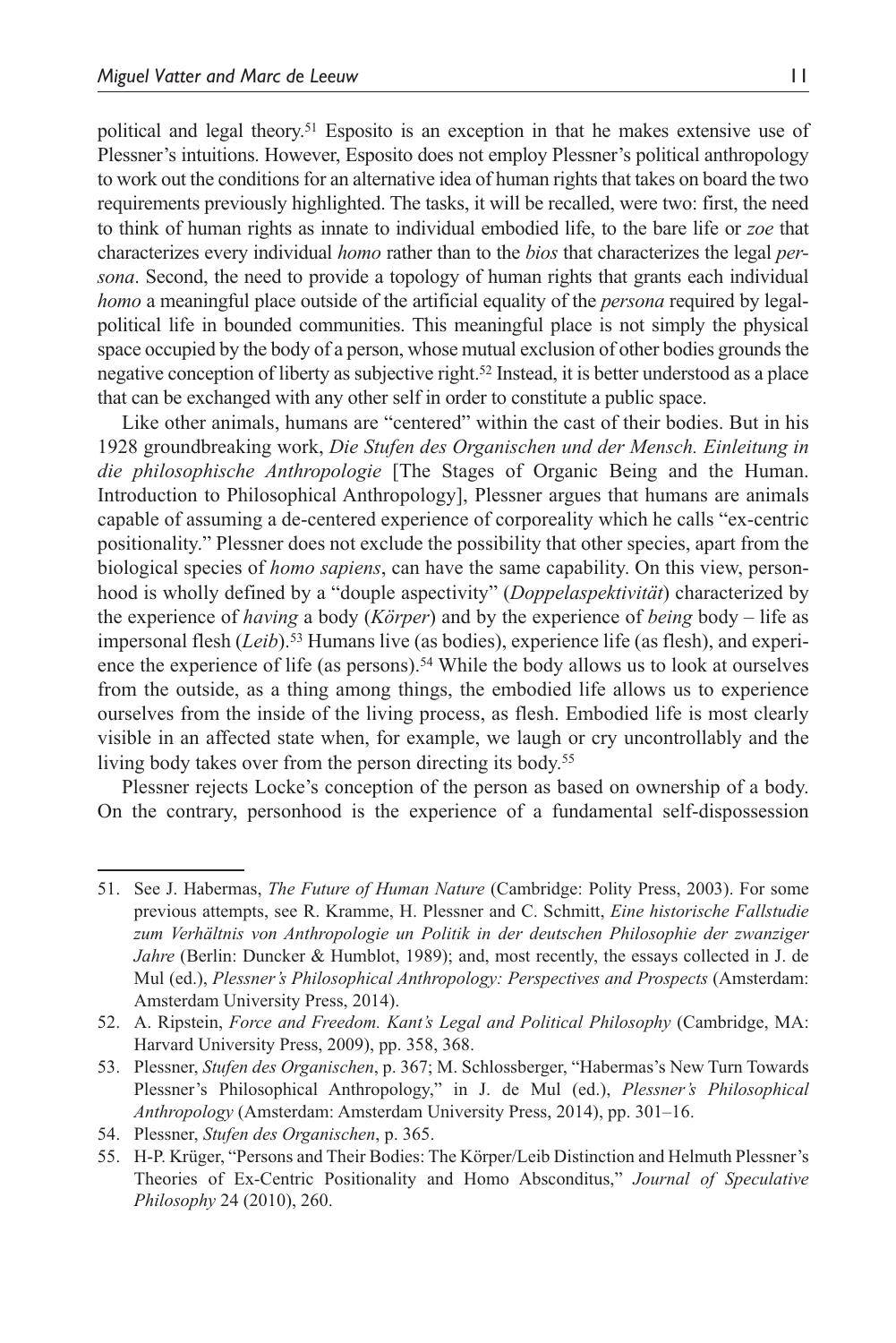because "I am, but I do not have myself" [*Ich bin, aber ich habe mich nicht*].56 Plessner's conception of the person is an impersonal one: the "person" of embodied life lives itself in the third person. Neither a materialist reduction of life to matter, nor an idealist elevation of life to spirit can capture this impersonality of human embodied life. Because embodied life (*Leib*) can never be completely possessed by the human, it is manifest as impersonal life; because the human never completely coincides with the body (*Körper*), the human requires personification.57 Human life is an animal life that necessarily personates itself in order to be lived. In this way, originary embodiment and personification are two sides of the same experience of leading a human life: "person" is what *masks* the impossibility of coinciding with our bodies.58 This account of person in Plessner disallows any attempt to employ physical or biological traits (the color of the skin, the presence or absence of anatomical parts, etc.) in order to parse out who is "self" and who is "other." Only in being *other* to itself, can embodied life experience itself as self, and, furthermore, this self is always already masked. In this sense, for Plessner no self is authentic just like no self can be othered in the sense of reduced to the limits of its body.

This radical dis-possession of the person (qua putative owner of a body) by embodied life is central to Plessner's transition from a bio-anthropology of organic life to a political anthropology of social life. In the *Limits of Community* (1924) Plessner criticizes the absolutization of communities [*Gemeinschaft*] that are based either on ethnic ties of "blood" or on rational "ideals" [*Blut und Sache*].59 He proposes a conception of the social [*Gesellschaft*] where the norm is the interaction in a public space or *Öffentlichkeit* between individuals that share nothing substantive (whether materially or ideologically) between them.60 In public space, diplomacy, role-playing, tact and power are the ultimate determinants of human conduct,<sup>61</sup> and all this in the name of preserving what Plessner does not hesitate to name human dignity.62

Human life can only be sustained in relation to others. But for Plessner this relation to others is always split between the other who is "like us," who is familiar, who belongs to "our" community, and the "foreign" other, who stands beyond the community's borders and with whom it is necessary to establish a relation based on the distance and artificiality made possible by the person as mask. This necessity is what makes anthropology political at its core according to Plessner. But what kind of politics of difference is envisaged by

<sup>56.</sup> H. Plessner, *Conditio Humana. Gesammelte Schriften VIII* (Frankfurt: Suhrkamp, 2015), p. 190. For other statements to this effect, see H. Plessner, *Lachen und Weinen* (Bern: Francke Verlag, 1961), p. 161; Plessner, *Conditio Humana*, pp. 205–09; Plessner, *Stufen des Organischen*, pp. 360–65.

<sup>57.</sup> Plessner, *Conditio Humana*, pp. 209–14.

<sup>58.</sup> On originary role-playing and masking, see Plessner, *Conditio Humana*; B. Hengstmengel, "Helmuth Plessner as a Social Theorist. Role Playing in Legal Discourse," in J. de Mul (ed.), *Plessner's Philosophical Anthropology*, pp. 289–300.

<sup>59.</sup> H. Plessner, *Grenzen der Gemeinschaft. Eine Kritik Des Sozialen Radikalismus* (Frankfurt: Suhrkamp, 2016), pp. 44, 50, 113.

<sup>60.</sup> Op. cit., p. 102.

<sup>61.</sup> Op. cit., pp. 107–08.

<sup>62.</sup> Op. cit., pp. 75–103.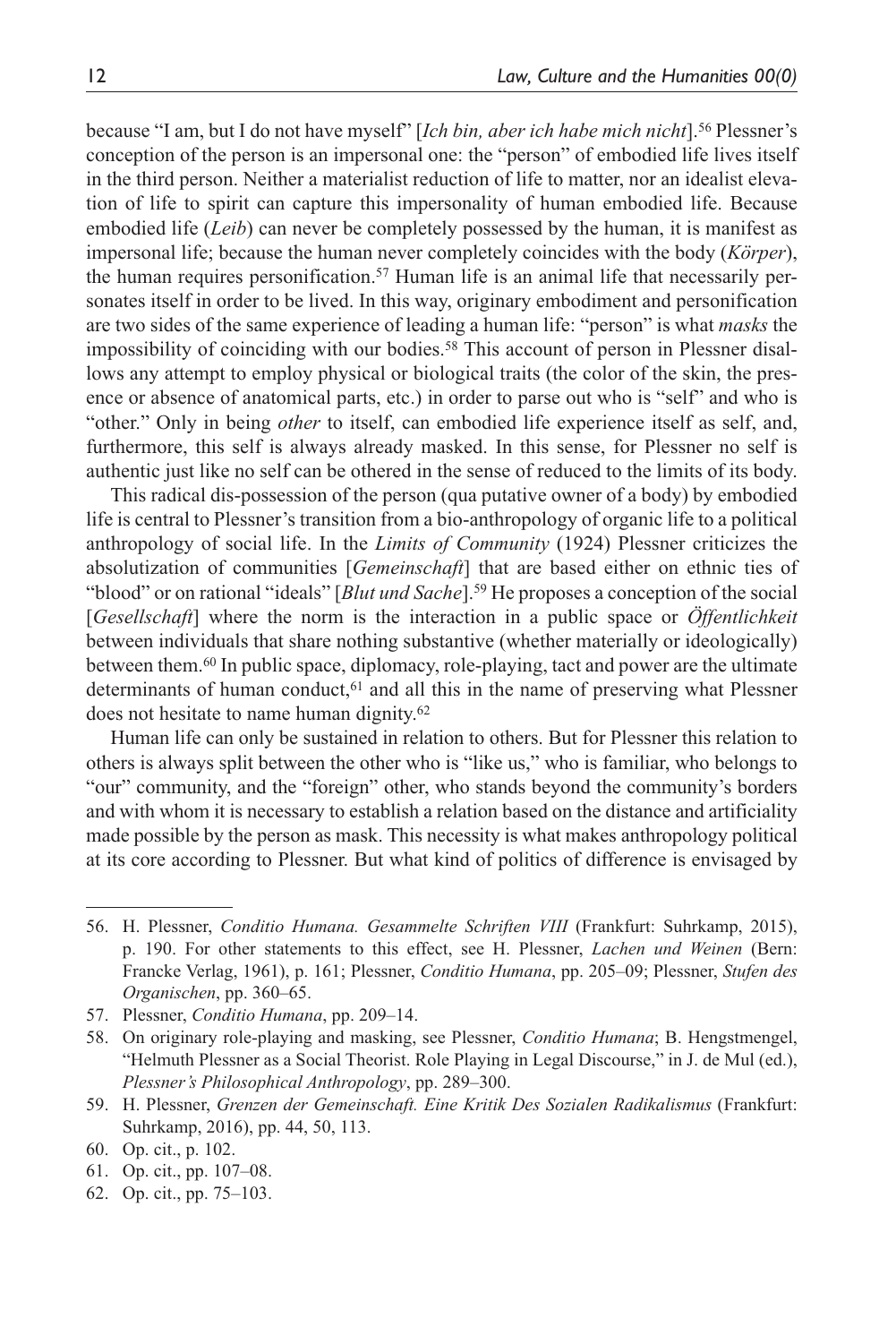Plessner? The answer to this question is contested. On Esposito's interpretation of Plessner, the condition of possibility of establishing com-munity is the obligation of *munus*, of giving of oneself to the other. Given this obligation, com-munity always appears as making excessive demands on individuals. In turn, this *munus* causes each individual to build for itself an im-munity against the communal demand. The individual achieves this immunity "by splitting themselves into the polarity between inner and outer, private and public, invisible and visible, and by arranging for each pole to safeguard the other."<sup>63</sup> Thus, for Esposito, Plessner critiques political forms like communism and fascism as antiliberal because they attack individual immunitary structures and dissolve ontological multiplicity and political plurality reducing individuals to communities characterized by forms of absolute belonging (for example, nationalism) and absolute exclusion (for example, racism). On his reading, Plessner's plea for social distancing or diplomatic tact remains a liberal answer to the rise of a totalitarian idea of community.64

However, an alternative interpretation of Plessner's defense of tact and social distance, and the differentiation between our public and private personas, is possible. For Plessner, these social masks and the practices they give rise to are not merely artificial barriers or fences individuals place between themselves to limit the communitarian pressure of primary obligations to others, and, in the last instance, in order to protect private property from claims of the common good. Personhood in Plessner is not an instrumental legal artifice like the Roman law conception of *persona*. Instead, personhood is best understood as an artifice of embodiment or a "natural artificiality."65 Plessner's political anthropology based on the embodied artifice of personality promises a theoretical framework from which to understand the peculiarity of human rights as rights of the subject of bare life to be protected from social death, as discussed below.66 But it also promises a different approach to the problematic relation between racism and legal personality that may lead beyond Fanon's dualism between "black skins" and "white masks," as we suggest in the following section. By understanding the seeming coincidence of opposites in Plessner's formula, we contend that it is possible to develop a "co-immunitary" conception of human rights at odds with Esposito's ultimate claim that subjective rights produce an auto-immunitary reaction in the social body in which enhancing individual protections reaches the point of destroying all unbounded human community.

<sup>63.</sup> Esposito, *Immunitas*, p. 97.

<sup>64.</sup> Plessner's ideas on tact as non-violent basis of social relations were taken up by Walter Benjamin in his essay "Critique of Violence" as discussed by B. Menke, "Zur Kritik der Gewalt. Techniken der Übereinkunft, Diplomatie, Lüge," in H. Blumenrath (ed.), *Techniken der Übereinkunft. Zur Medialität des Politischen* (Berlin: Kulturvelag Kadmos, 2009), pp. 37–56.

<sup>65.</sup> Plessner, *Stufen des Organischen*, pp. 384–5; Plessner, *Macht und menschliche Natur*, pp. 198–9.

<sup>66.</sup> Another attempt to employ Plessner's idea of personhood as "a model for the legal subject as an abstract bearer of rights and duties" is found in Hengstmengel, "Helmuth Plessner as a Social Theorist." However, Hengstmengel emphasizes more the dimension of artificiality (rather than of embodied life) of the legal subject; in this sense, Plessner is not employed to address the paradox of human rights per se.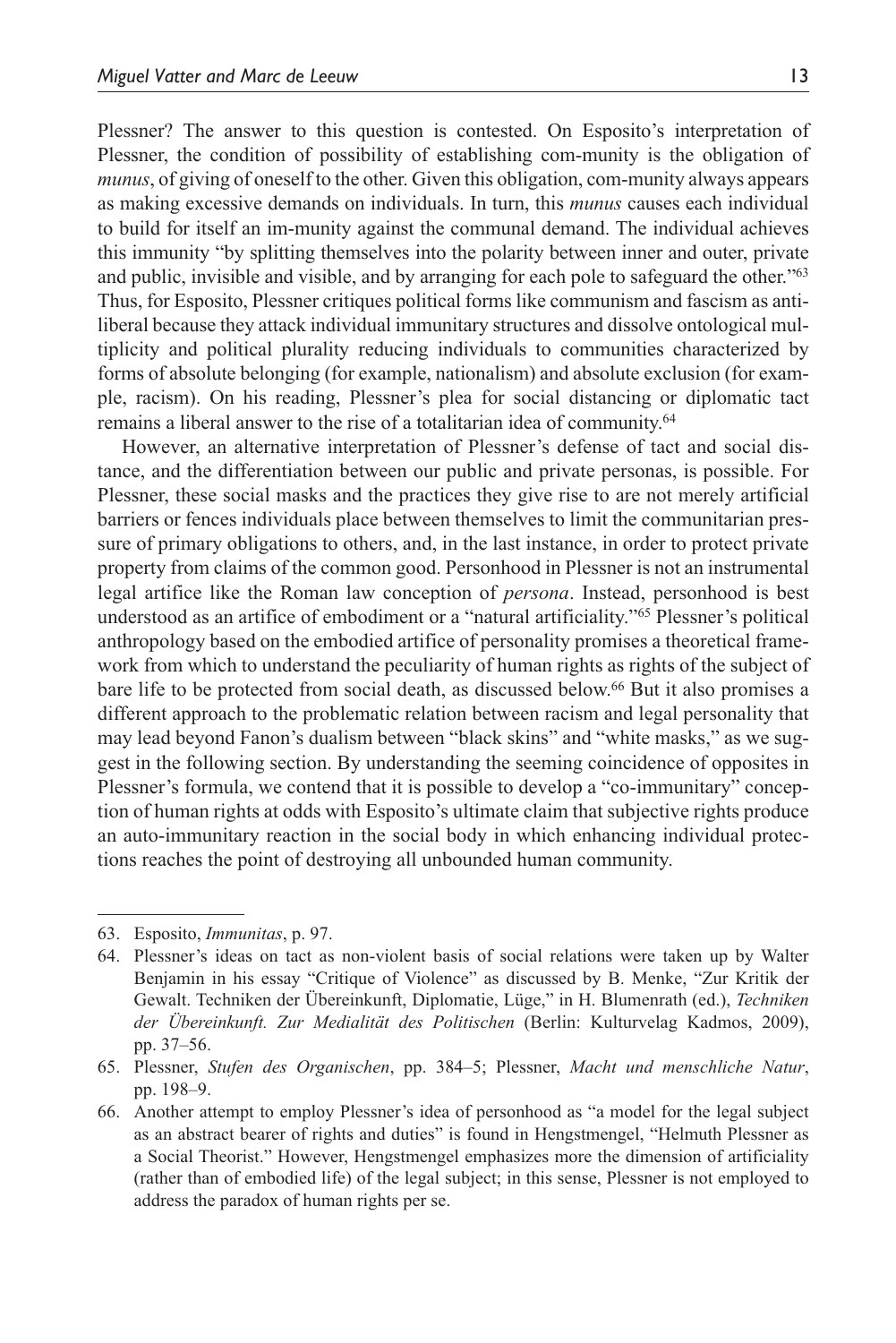In his works on political anthropology, Plessner associates the distance or alterity between embodied life and the physical body (which he perceives as part of our organic structure) with fundamental categories of sociality and politicity. Thus, in *Limits of Community* the excentric positionality of the human calls forth a distinction between community and public sphere; and in *Power and Human Nature* the excentric maps onto the distinction between what is friend and what is foreign.<sup>67</sup> Ultimately, these correlates give rise to a distinction between the public and private person. But this correlation is rather different than that found in the liberal understanding of individual rights. The most important difference is that for Plessner our *personas* are artifices of a shared world (*Mitwelt*) that constitutes our experience of both outer and inner worlds. In other words, embodied life is always already intersubjectively constituted. That is why Plessner insists that the foreigner is never radically exterior to us, but is something *Unheimlich* in the Freudian sense: unfamiliar, yet always already part of our common world or public space.68 Plessner's conception of the foreigner as a quasi-transcendental category of the public space, of what is humanly com-mon beyond the restricted sense of a political community, denotes precisely the space of human rights as belonging to the bare life of human being, which is always foreign to the narrow and artificial world established by legal and political structures; and yet at the same time is most intimate or innate for each singular human living being.

To the extent that our flesh or *Leib* dis-places us from of our bodies, it always already places us in a shared world with others, where our embodied life matters to others for non-instrumental reasons (and the repository of these reasons is culture) and we cannot help being touched by the embodied life of others. In this sense, through our flesh, we are already in the place of another and for that reason our inner life is not something that is radically private.69 This nakedness or radical exposure (Plessner calls it *Exponiertheit*) opens up the fundamental risk of ridicule (*Lächerlichkeit*) to which humans respond by seeking to become empowered, that is, by investing themselves in an office or role, by seeking honor and respect from others in the public domain, while simultaneously closing off a private world from others. This is why for Plessner becoming human is coextensive with a universal struggle for power and self-affirmation; becoming human is not, as in Agamben, a question of one group depriving another group of the right to struggle for power, that is, the right to lead a political life.

Likewise, for Plessner it is in order not to overwhelm others with this radically exposed inner life that we constitute a public person or mask that allows our "inner life" to be taken outside of ourselves, in the shared world of others. The "public" person recognized through social practices of diplomacy and tact is therefore a co-immunitary artifice: it offers a protection that makes possible the community of embodied lives. More precisely, the public person makes possible the formal exchange of views (of places) with others, and thus ultimately the mutual recognition of each other as persons, that is, as individuals capable of viewing ourselves through the eyes of others. This possibility forms the basis for demands for equal respect mobilized by human rights claims.

<sup>67.</sup> Plessner, *Macht und menschliche Natur*, pp. 192–3.

<sup>68.</sup> Op. cit., p. 19.

<sup>69.</sup> Plessner, *Conditio Humana*, p. 371.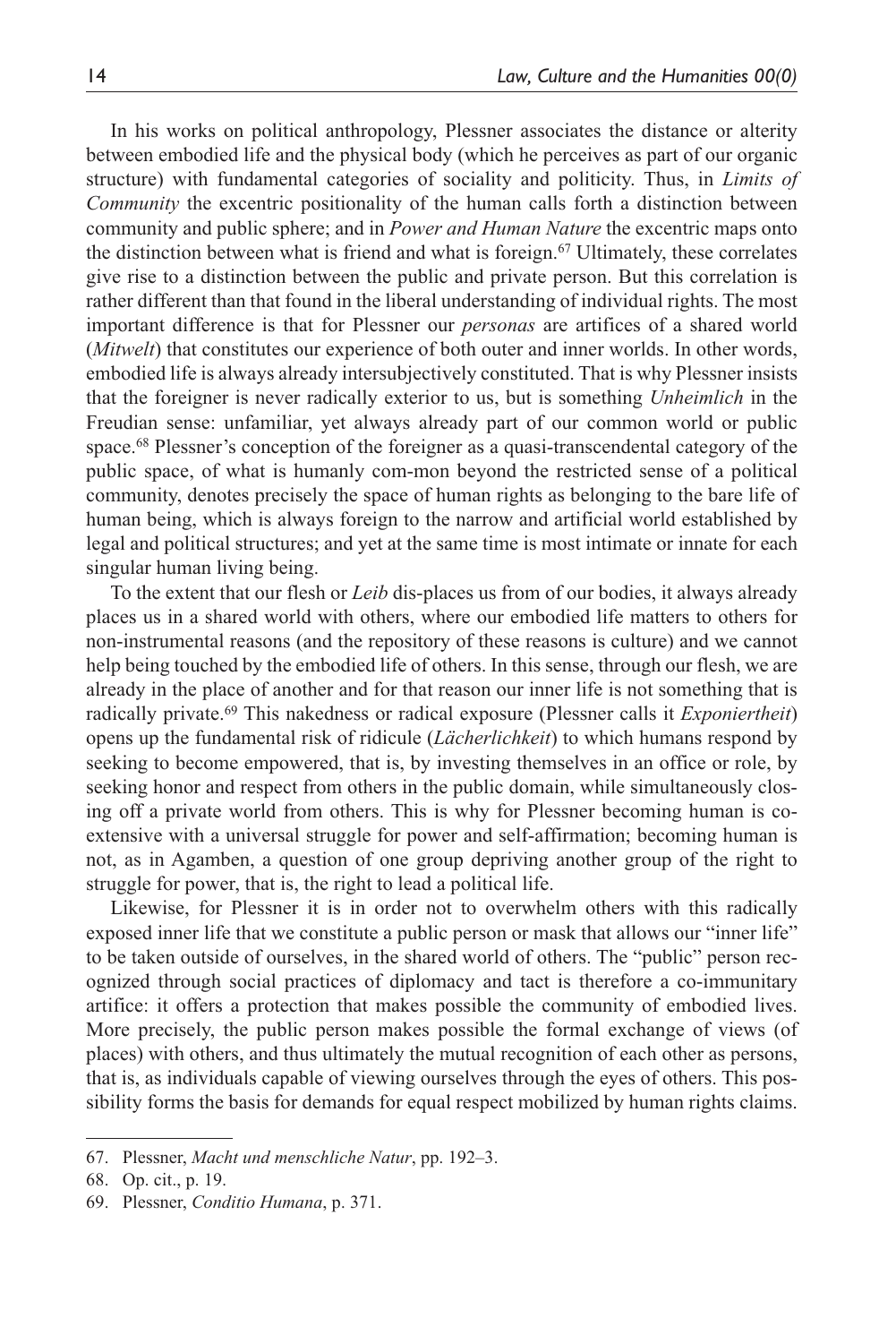Conversely, because our bodies (*Körper*) place us always already as a thing amidst things, outside of ourselves, and thus expose us to being instrumentalized by others, we constitute a "private" person or mask that places the external world (our physical bodies) in an interior that is beyond the capacity to be manipulated by others. This conception of the "private" person is the basis of the idea of "human dignity" and conforms to a second co-immunitary device. Like power, dignity is a protection that makes possible community with others, for this possibility would otherwise not emerge if others were in a position to manipulate or take our bodies at will. The interior domain is just as much a product of a shared world (*Mitwelt*) as the public one.

Both public and private persons designate the bearers of human rights in a way that avoids the problem faced when human rights are borne only by artificial legal personhood. For example, from Plessner's co-immunitary perspective, we have a right to express our opinions about and to others because other lives matter to us at the most constitutive level of who we are. By contrast, the classical liberal construal of the same right to free expression understands it as an immunitary protection from being affected by what others think, i.e., as a right to say what we think no matter what others might think or without the others' views mattering to us. Likewise, our private right to property or to the indemnity of our bodies, on this Plessnerian view, are not efforts to separate the place occupied by our body and its extensions from the common world, making it an area in which we are exclusively sovereign, but rather these rights help maintain our place amidst others, such that the outside world can open itself up as a common world, as a shared world.

# **V. Coates's** *Between the World and Me* **and Legal Disembodiment**

Since at least W.E.B. DuBois's notion of double-consciousness and Frantz Fanon's conception of "white masks," the relation between racism, embodiment and the dispositive of personhood is a well-established area of research within critical race theory and black studies in general.70 However, as mentioned above, Esposito's critique of personhood has only recently been addressed in this context, and, as far as we can tell, Plessner's political anthropology has not yet been used in this and related literature. Ta-Nehisi Coates's controversial work of African-American political thought, *Between the World and Me*, offers a novel contribution to the phenomenology and anthropology of racial domination that turns on a notion of "disembodiment." "Disembodiment is a kind of terrorism, and the threat of it alters the orbit of all our lives and, like terrorism, this distortion is intentional."71 So far, though, the critical reception of Coates's work has not

<sup>70.</sup> Apart from the literature already cited, see also R. Gooding-Williams, *In the Shadow of Du Bois: Afro-American Political Thought in America* (Cambridge, MA: Harvard University Press, 2009); T. Lauretis, "Difference Embodied: Reflections on 'Black Skin, White Masks'," *Parallax* 8 (2002), 54–68; D.A. Millan, "Wit's End: Frantz Fanon, Transnationalism, and the Politics of Black Laughter," *South Atlantic Review* 82 (2017), 9–30.

<sup>71.</sup> T.-N. Coates, *Between the World and Me* (New York: Spiegel & Grau, 2015), p. 114.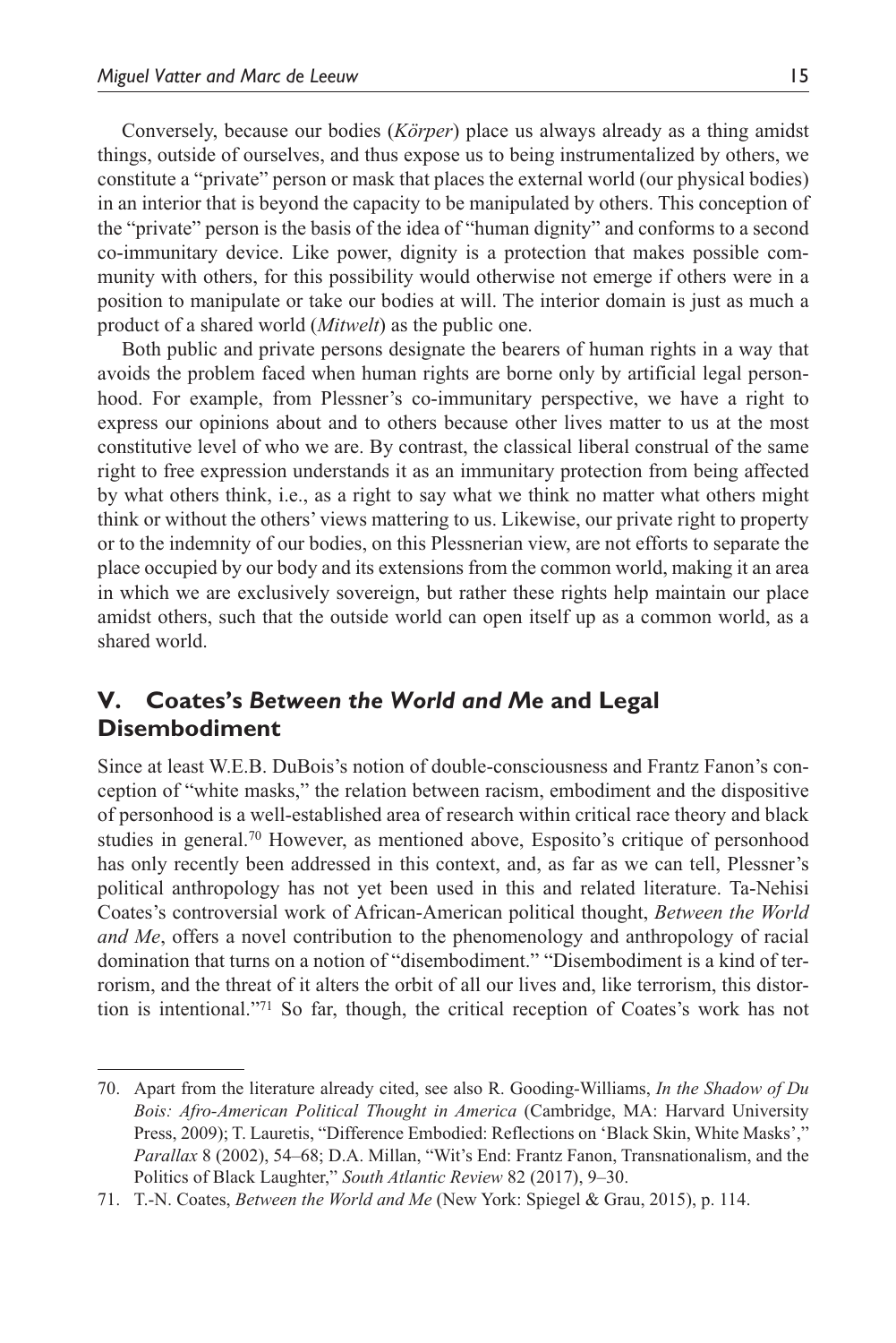centered on his conception of disembodiment.72 In this last section, we discuss Coates's deployment of disembodiment and its importance for reconceptualizing human rights beyond legal personhood following the above discussion of Esposito and Plessner.

Coates employs the form of an autobiographical letter to his son in order to reflect on the wave of police shootings of unarmed black men and children in the United States, as well as the longstanding practices of racial profiling brought to light by the Black Lives Matter protest movement.<sup>73</sup> By thematizing the "disembodiment" central to racial ideology and institutions, Coates identifies how the person/thing distinction which structures legal conceptions of personhood is racialized and becomes a device through which violence is deployed within the law.74 For Coates, "Americans believe in the reality of 'race' as a defined, indubitable feature of the natural world … The belief in the preeminence of hue and hair, the notion that these factors can correctly organize a society and that they signify deeper attributes which are indelible – this is the new idea at the heart of these people who have been brought up hopelessly, tragically, deceitfully, to believe that they are white."75 The last expression echoes James Baldwin: "the people who think of themselves as White have the choice of becoming human or irrelevant."76 Coates follows Baldwin (and Fanon and Wynter) in framing the problem of race in terms of those "who think of themselves as White" excluding non-White people from human status, and thus from human rights. "The black man insists, by whatever means he finds at his disposal, that the white man cease to regard him as an exotic rarity and recognize him as a human being."77

Coates describes racism as a system that perverts the play of masks which, on Plessner's account, characterizes public space and the relation between self and other, the familiar and the foreign. It is not simply that those "who think of themselves as White" often appeal to a community of blood that destroys the very idea of public space. For Coates, to think that one is White offers a mask or form of personhood under which some individuals and groups are allowed to disregard the significance of the flesh of others, and in this sense the white mask enacts the dis-embodiment of black people. "White America is a syndicate arrayed to protect its exclusive power to dominate and control our bodies … the power of domination and exclusion is central to the belief in being white, and without it, 'white people' would cease to exist for want of reasons."78 In Plessner's

74. For other attempts at employing a phenomenology of embodiment in order to understand legal domination and violence, see L. Guenther, "Political action at the end of the world: Hannah Arendt and the California prison hunger strikes," *The Canadian Journal of Human Rights* 4 (2014), 32–56; L.W. Moore, "The Legal Alchemy of White Domination: Embedding White Logic in Equal Protection Law," *Humanity & Society* 38 (2014), 7–24.

78. Coates, *World and Me*, p. 42.

<sup>72.</sup> See D. Smith, "Ceding the Future," *African American Review* 49 (2016), 183–91 and the other essays dedicated to Coates collected in this journal issue as well as the contributions found in<http://dailynous.com/2015/08/18/philosophers-on-coates-between-world-me/>.

<sup>73.</sup> Coates, *World and Me*, p. 77; K-Y. Taylor, *From #Blacklivesmatter to Black Liberation* (Chicago, IL: Haymarket Books, 2016).

<sup>75.</sup> Coates, *World and Me*, p. 7.

<sup>76.</sup> J. Baldwin, *Notes of a Native Son* (Boston, MA: Beacon Press, 1984), p. xv.

<sup>77.</sup> Op. cit., p. 166.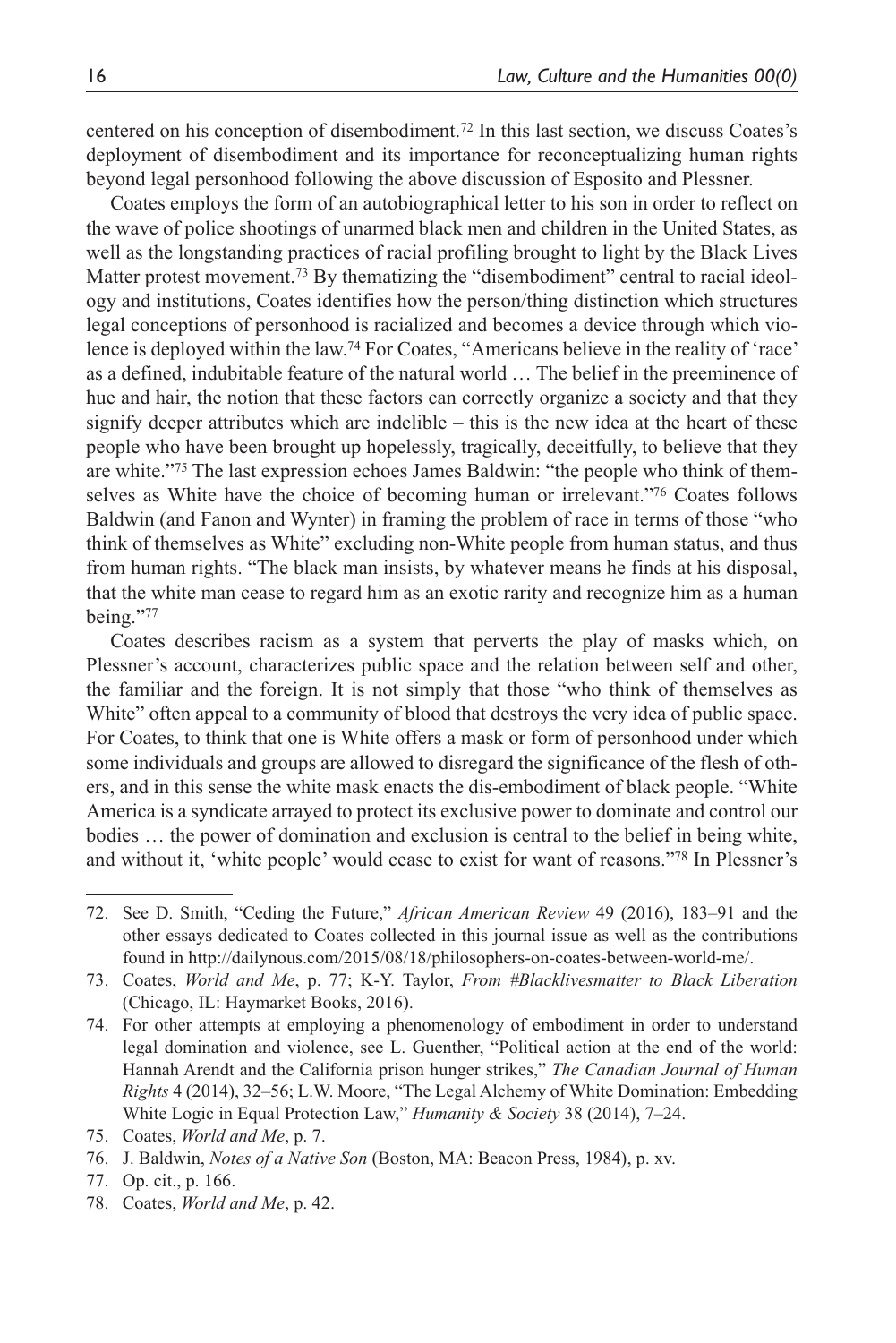terms, the "white" mask keeps the lives (the flesh) of those who are not "white" from mattering to them, in so doing depriving of human dignity anyone that lies beyond the community of those who think themselves as being "white." That an enlarged horizon of human society is at stake in Coates's critique of white supremacy is evident from his interpretation of Bellow's infamous question: "who is the Tolstoy of the Zulus?" "Tolstoy was 'white' and so Tolstoy 'mattered,' like everything else that was white 'mattered'."79 Coates's response is to cite critic Ralph Wiley's reply to Bellow: "'Tolstoy is the Tolstoy of the Zulus,' wrote Wiley, 'unless you find a profit in fencing off *universal properties of mankind* into exclusive tribal ownership'."80

From a Plessnerian perspective, the choice of the name "Black Lives Matter" is already laden with a deep politico-anthropological significance. In a white supremacist legal order, police are allowed to treat the "lives" of black individuals as if they were mere bodies (*Körper*), and not as embodied life or flesh (*Leib*) that "matter" to others beyond the narrow horizons of communities based on "blood" or "ideology." The force of law is brought to bear on human beings that have been dis-embodied (that is, their flesh is deprived of significance, does not "matter") by a construction of race (and arguably one could also add sex and other biopolitical categories) that relies on the artificial separation of person and body, such that only "whoever thinks they are White" (but also "whoever thinks they are male") corresponds to the person whose body is owed equal legal protection. In such a racially (and sexually) supremacist society, the primary function of race and sex would be that of selecting which human beings are "persons" and which human beings can be "reduced" to their bodies, stripped of their human status, and thus deprived of their human rights.

Disembodiment in Coates is thus an overdetermined notion. It means, first, that the division of person/body along white/black lines erases what Plessner, Esposito and Weheliye refer to as the flesh or life of black individuals. Disembodiment here denotes the oblivion of the difference between body and flesh for some individuals. Once this difference is erased, then "black" bodies are merely physical bodies that can be taken at will. This is the second meaning of disembodiment: "The missing thing was related to plunder of our bodies, the fact that any claim to ourselves, to the hands that secured us, the spine that braced us, and the head that directed us, was contestable."81 For Coates this "plunder" characterizes the history of North American slavery and legalized segregation, and it includes also so-called "black-on-black" violence: "Fail in the streets and the crews would catch you slipping and take your body. Fail in the schools and you would be suspended and sent back to those same streets where they would take your body."82 The similarity with life under conditions of total domination theorized by Arendt is not coincidental, and justifies Coates speaking about "the sheer *terror* of disembodiment."83

For Coates, race is not a feature of flesh or embodied life: "black people embody all physical varieties and whose life stories mirror this physical range … I saw that we were,

83. Op. cit., p. 12.

<sup>79.</sup> Op. cit., p. 43.

<sup>80.</sup> Op. cit., p. 56. Our emphasis.

<sup>81.</sup> Op. cit., p. 37.

<sup>82.</sup> Op. cit., p. 33.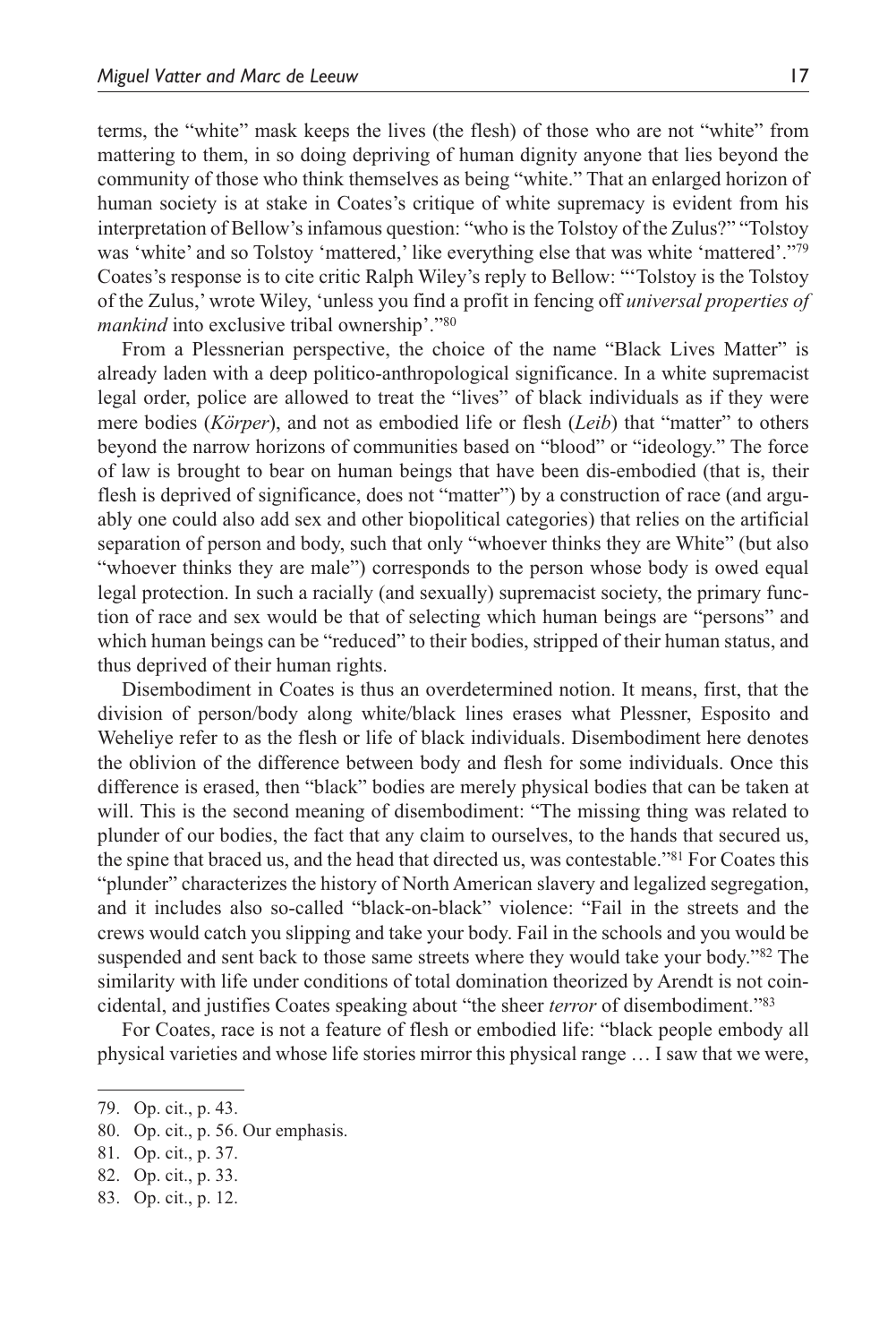in our own segregated body politic, cosmopolitans. The black diaspora was not just our own world but, in so many ways, the Western world itself."84 Race is a feature of a disembodied "body" without flesh, whose other pole is abstract legal personhood attached to the mask of whiteness. Race serves as a force of "disembodiment" in that it partitions bodies into those belonging to legal persons (who thus can raise claims to the "integrity" of their bodies) and those that do not belong to legal persons (and thus whose bodies can be disposed by others at will). This feature of racialization is strikingly represented by Coates's recounting of an incident when he took his son to an "uptown" cinema:

As we came off [a set of escalators], you were moving at the dawdling speed of a small child. A white woman pushed you and said "Come on!" … I was only aware that *someone had invoked their right over the body* of my son. I turned and spoke to this woman, and my words were hot with all of the moment and all of my history. She shrunk back shocked. A white man standing nearby spoke up in her defense … The man came closer. He grew louder. I pushed him away. He said, "I could have you arrested!"85

One push (of the black boy by the white woman) counts as merely displacing an "inert" body from one point of space to another; the other push (of the "white" man by the "black" man) counts as a potential attack on the integrity of the person who is protected by law.

Coates's depiction of the scene illustrates that it is the mutual and equal sharing of a public space, in Plessner's terms, that is denied to black embodied life. In such a racialized system, "those who think they are White" turn legal personality into a substance that is their exclusive possession, and expect the force of law, the police, to "serve and protect" this substance. In so doing, whiteness destroys all possibility of distance and protection for black bodies, all diplomacy and tact in interactions with what appears as foreign and threatening (because it has been denied in oneself). Since black bodies are disembodied, in the sense that they no longer "matter" as flesh, and thus are deprived of personhood in Plessner's sense of the term, they are left entirely exposed to the perverse dynamics of law enforcement which literally keeps a group of human beings pinned down, and at the limit reduces their world to the physical space occupied by their bodies. Black lives do not signify the subject of human rights. Their *human* right disappears in the gap between the abstract legal person (of the individual with the "white mask") and the disembodied body (of the individual with "black skin"). For this reason Coates asserts that "nakedness is the correct and intended result of policy … the law did not protect us."86

Coates's *Between the World and Me* can thus be read as confirming the existence of an internal relation between racism and personalism. Consequently, Coates does not call for the recognition of the "personality" of black people by "those who think they are White." If legal personality presupposes a racial disembodiment from the start, if there is no legal "person" without an underlying process of racialization because race is the

<sup>84.</sup> Op. cit., p. 43.

<sup>85.</sup> Op. cit., p. 94. Our emphasis.

<sup>86.</sup> Op. cit., p. 17.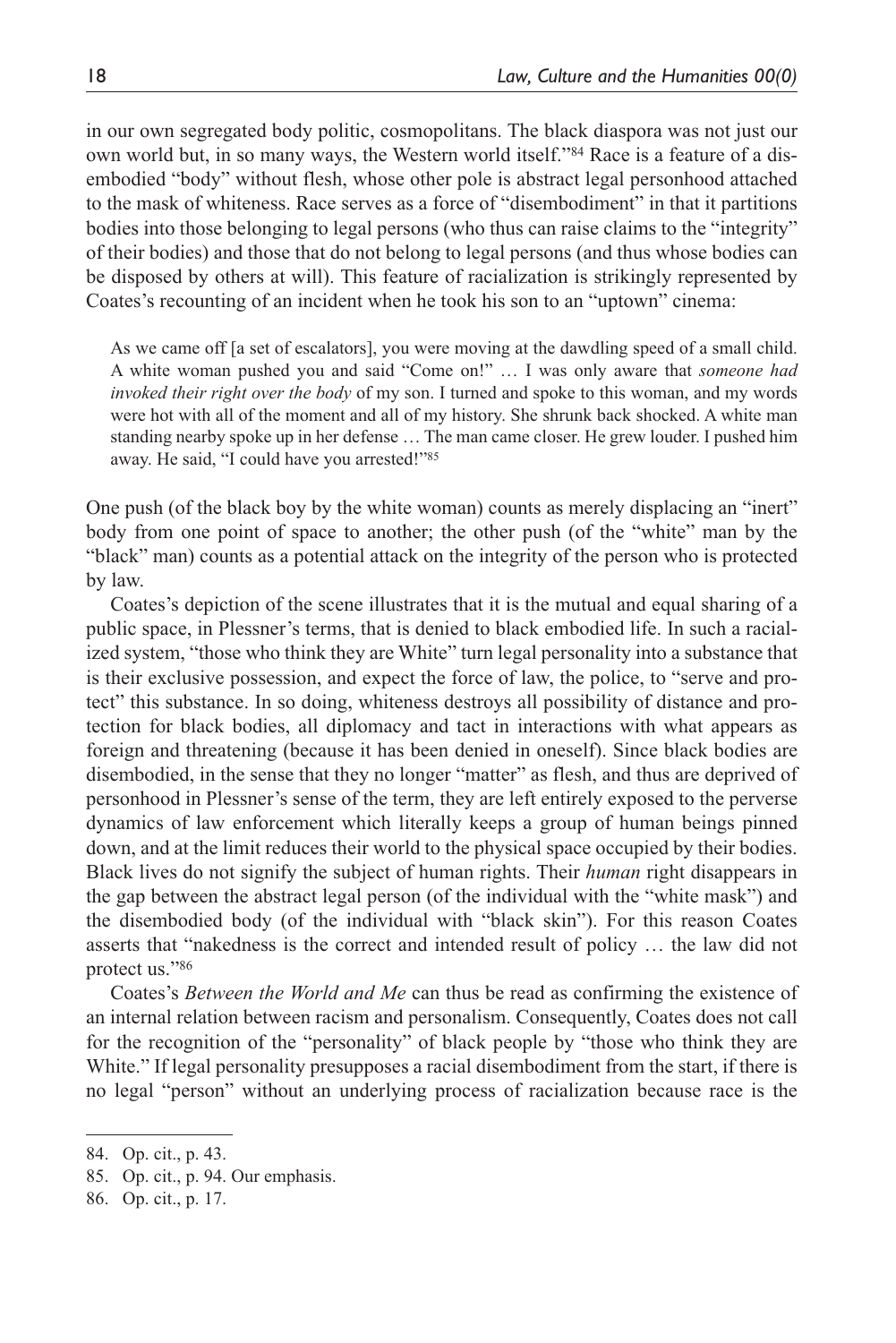function of disembodying the body from its flesh, from its life, then such "struggle for recognition" is doomed to failure. Perhaps for this reason, Coates's rhetoric is materialist and atheistic, and his text has affinities with the discourse of Afro-pessimism for which political life in a racist society is not distinguishable from social death.87 Coates does not seem to believe in the existence of a "spiritual" form of personhood or "soul." He also seems to be skeptical of the idea that the relation between racism and legal personalism can be undone by appeal to a "spiritualist" discourse found in the Civil Rights Movement.88 If there is a solution to the paradox that the human rights of black people are still not recognized in the United States after the 14th Amendment and the Civil Rights Act, it will not be found through the category of "spirit" in any of its variants.

If *Between the World and Me* contains an affirmative vision, then it is one centered on recovering embodiment beyond racialization. Neither the body nor spirit is beyond race and sex, only the flesh might be. The flesh is not in possession of a person, because it is radically oriented toward that impersonal play of private and public personae that for Plessner defines public space beyond the limits of exclusive, bounded communities. Coates's text conjures such a public space, made possible by the adoption of masks and their correlative powers and immunities, for the sake of an expansive co-immunity:

The girl with the long dreads lived in a house with a man, a Howard professor, who was married to a white woman. The Howard professor slept with men. His wife slept with women. And the two of them slept with each other. They had a little boy who must be off to college by now … I saw these people often because they were family to someone whom I loved. Their ordinary moments ... assaulted me and expanded my notion of the human spectrum.<sup>89</sup>

If human rights are to have a real future, their form and content needs to be rethought, among other things, from the experience of just such an embodied life.

# **VI. Conclusion**

The paradox of human rights is that to give a legal form to the human status it is necessary to move beyond legal personhood as currently understood, namely, as based on a distinction between person and thing that confines embodied life or flesh to a zone of anomie or social death. The analyses of social death and "disembodiment" in current African American criticism, coalescing around social movements like "Black Lives Matter," generate skepticism about the traditional idea of *Justitia* as blind and judging "each and everyone" as equal because no one is above the law and each human could be in the place of any other human. In law the fundamental notions of impartiality and "equality before the law" are based on the impersonal "third." Some interpreters suggest that recognition of the radical artificiality and plasticity of legal personhood offers the

<sup>87.</sup> Apart from already mentioned literature, see now the special issue on Afro-pessimism and Black feminism in *Theory & Event* (2018), vol. 21, no.1.

<sup>88.</sup> Coates, *World and Me*, p. 32. See also his claim that "'the meek shall inherit the earth' meant nothing to me," Op. cit., p. 28.

<sup>89.</sup> Op. cit., p. 60.